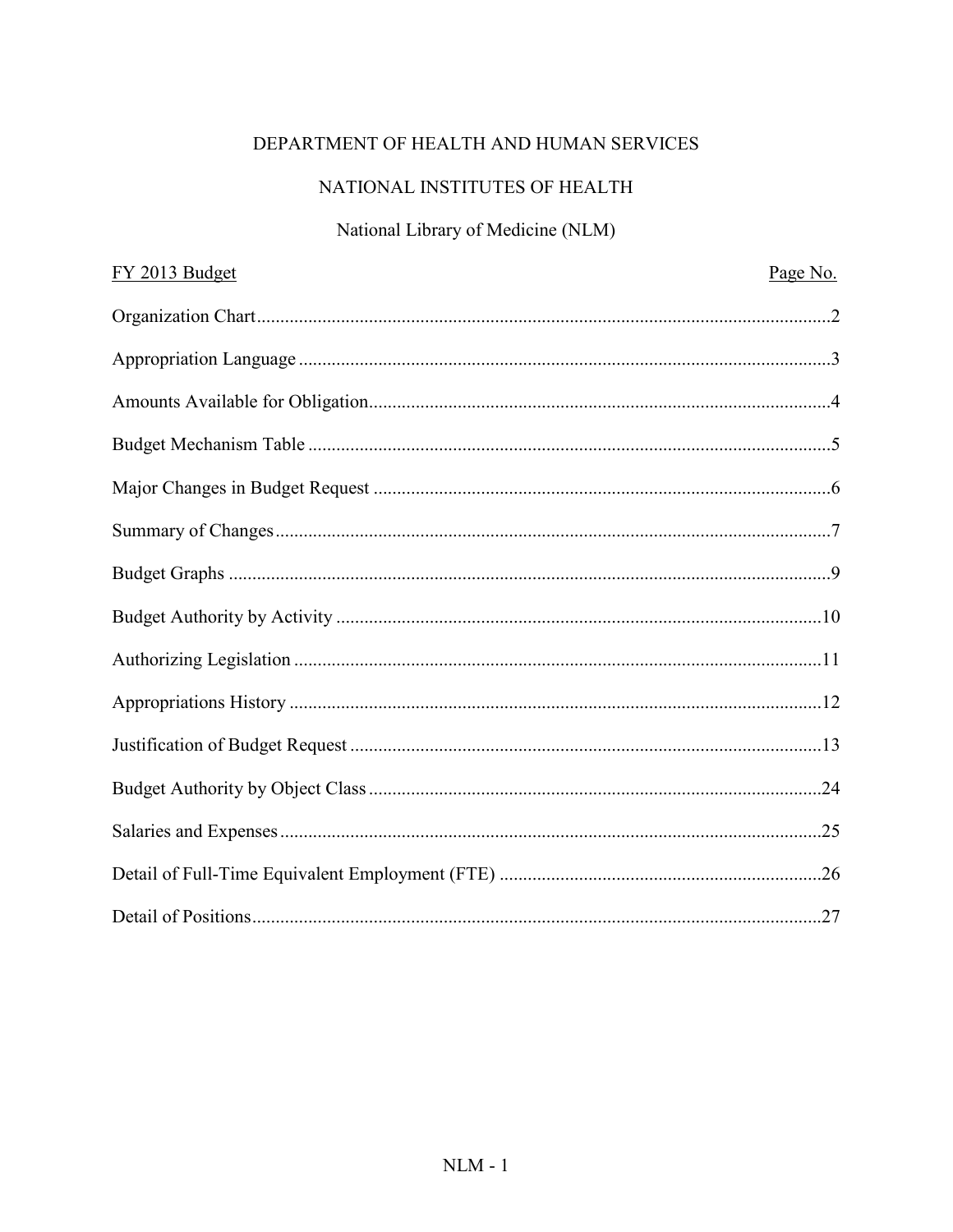# **NATIONAL INSTITUTES OF HEALTH**

#### **NATIONAL LIBRARY OF MEDICINE**

#### **ORGANIZATION STRUCTURE**

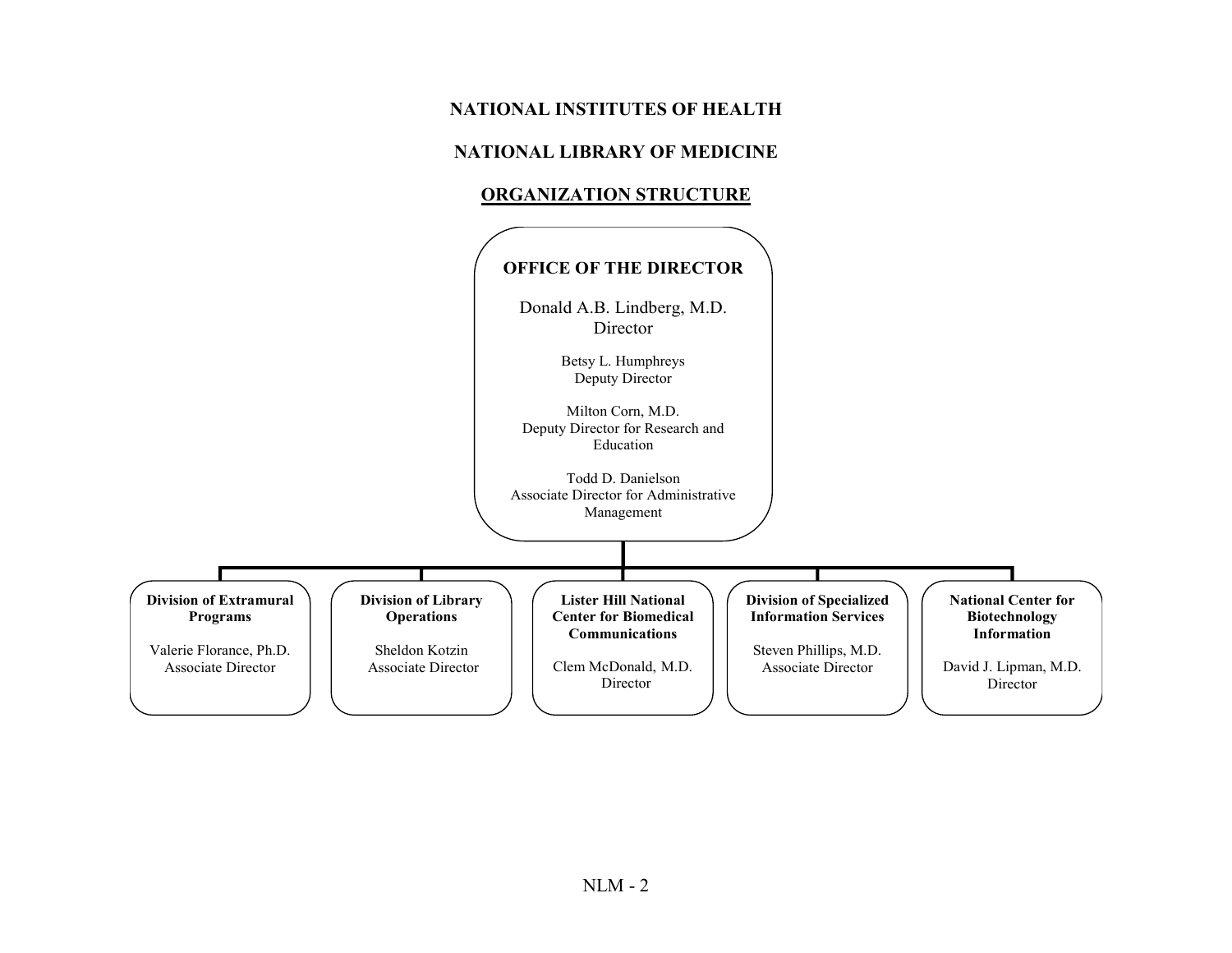#### **NATIONAL INSTITUTES OF HEALTH**

National Library of Medicine

For carrying out section 301 and title IV of the PHS Act with respect to health information communications, [\$338,278,000] *\$372,651,000*, of which \$4,000,000 shall be available until September 30, [2013] *2014*, for improvement of information systems: *Provided*, That in fiscal year [2012] *2013*, the National Library of Medicine may enter into personal services contracts for the provisions of services in facilities owned, operated, or constructed under the jurisdiction of the National Institutes of Health (referred to in this title as "NIH"): *Provided further*, that in addition to amounts provided herein, \$8,200,000 shall be available from amounts available under section 241 of the PHS Act to carry out the purposes of the National Information Center on Health Services Research and Health Care Technology established under section 478A of the PHS Act and related health services. *(Department of Health and Human Services Appropriations Act, 2012.)*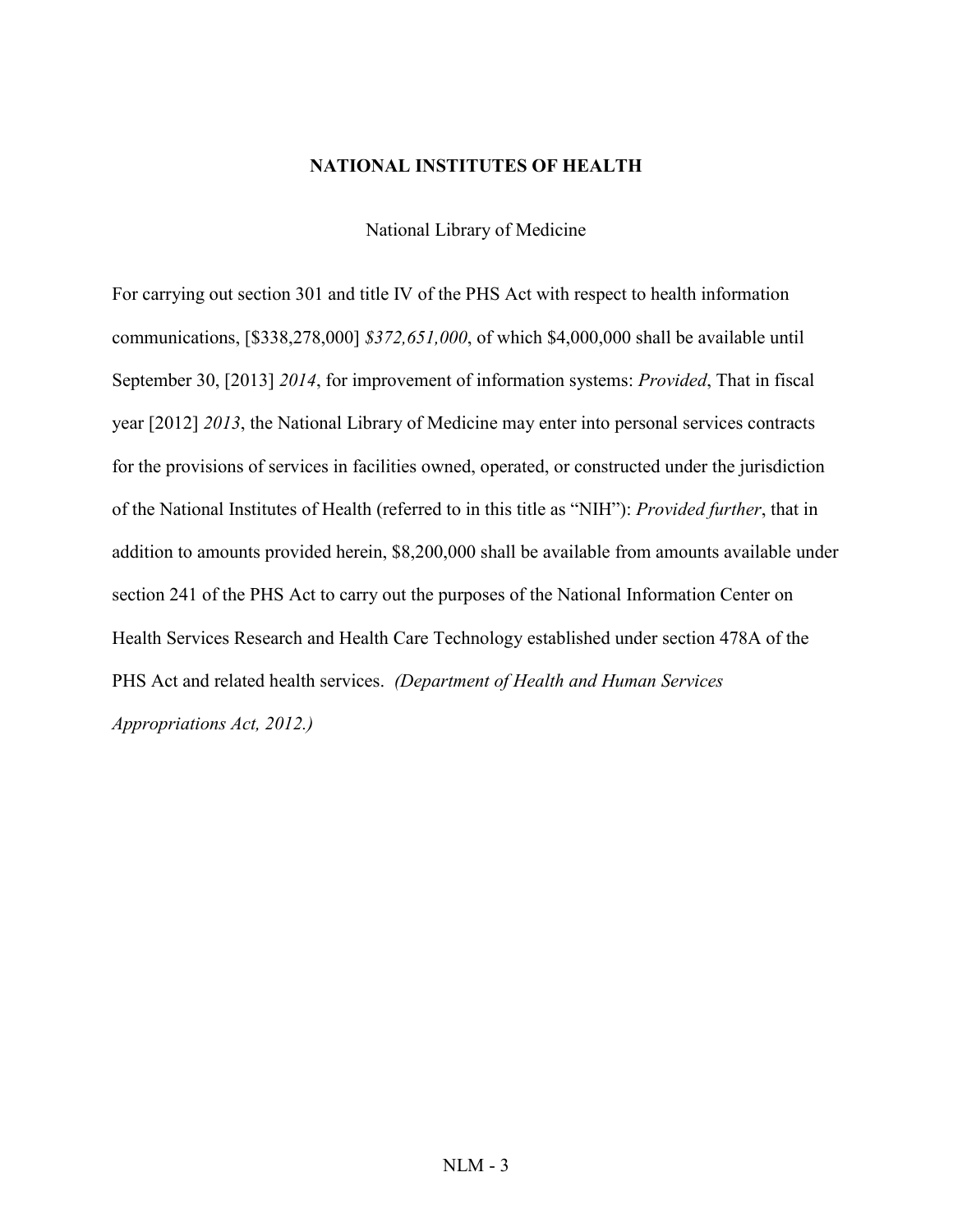#### **National Library of Medicine NATIONAL INSTITUTES OF HEALTH**

# **Amounts Available for Obligation <sup>1</sup>**

(Dollars in Thousands)

| <b>Source of Funding</b>                                                                  | <b>FY 2011</b><br>Actual | <b>FY 2012</b><br><b>Enacted</b> | <b>FY 2013</b><br>PB |
|-------------------------------------------------------------------------------------------|--------------------------|----------------------------------|----------------------|
| Appropriation                                                                             | 339,716                  | 338,278                          | 372,651              |
| Type 1 Diabetes                                                                           |                          |                                  |                      |
| Rescission                                                                                | (2,983)                  | (639)                            |                      |
| Supplemental                                                                              | 0                        | 0                                |                      |
| Subtotal, adjusted appropriation                                                          | 336,733                  | 337,639                          | 372,651              |
| Real transfer under Secretary's transfer authority                                        | 0                        | (96)                             | 0                    |
| Comparative Transfers for NCATS reorganization                                            | $\boldsymbol{0}$         | $\Omega$                         | 0                    |
| Comparative Transfers to NCATS for Therapeutics and<br>Rare and Neglected Diseases (TRND) | (277)                    | 0                                | $\theta$             |
| Comparative Transfers to NLM for NCBI and Public<br>Access                                | 26,000                   | 27,500                           | $\theta$             |
| Subtotal, adjusted budget authority                                                       | 362,456                  | 365,043                          | 372,651              |
| Unobligated balance, start of year                                                        | $\boldsymbol{0}$         | $\theta$                         | 0                    |
| Unobligated balance, end of year                                                          | $\boldsymbol{0}$         | $\theta$                         | 0                    |
| Subtotal, adjusted budget authority                                                       | 362,456                  | 365,043                          | 372,651              |
| Unobligated balance lapsing                                                               | (73)                     | 0                                |                      |
| Total obligations                                                                         | 362,383                  | 365,043                          | 372,651              |

 $1$  Excludes the following amounts for reimbursable activities carried out by this account:

FY 2011 - \$54,781 FY 2012 - \$60,000 FY 2013 - \$61,998

Excludes \$850.00 in FY 2011 for royalties.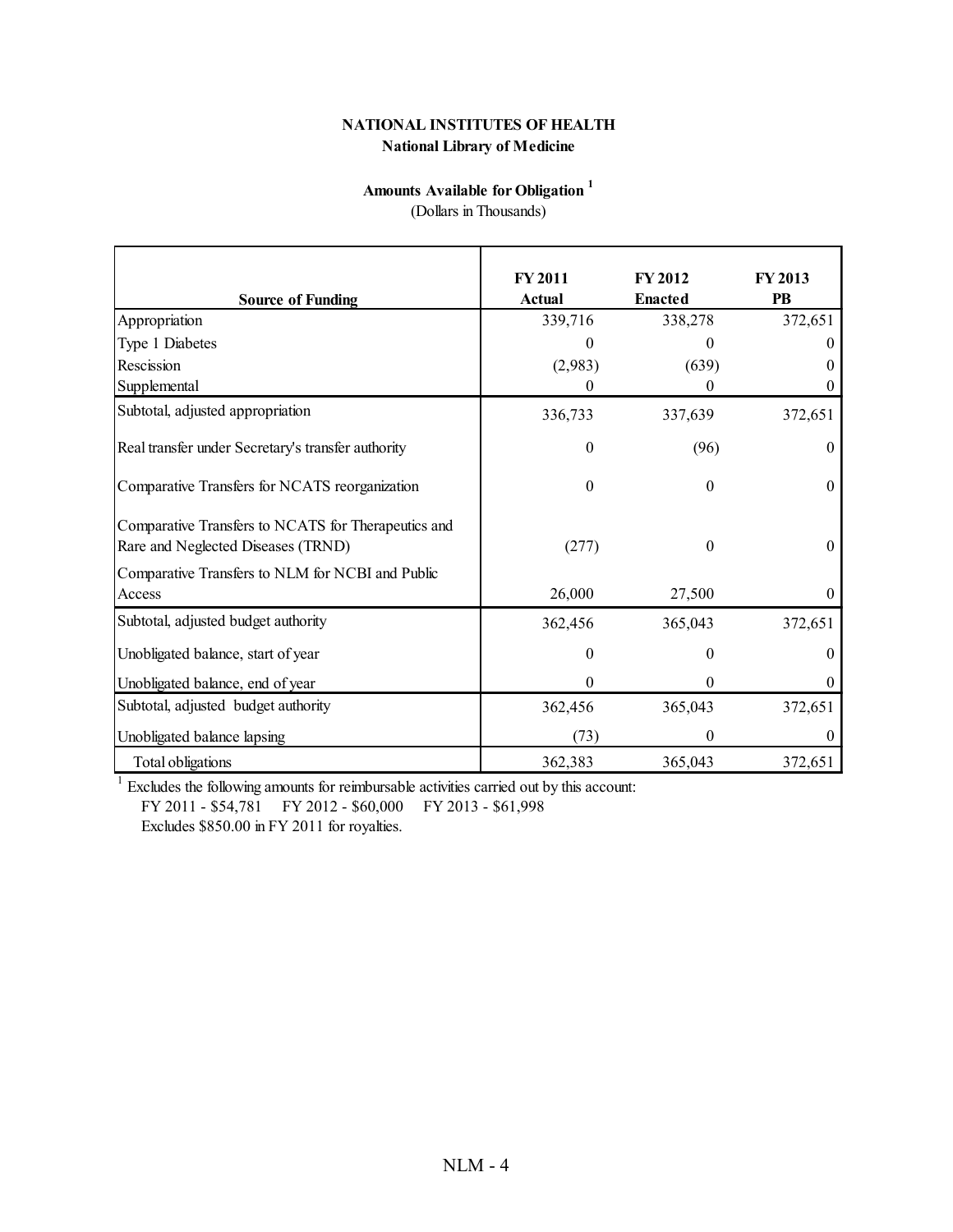# **NATIONAL INSTITUTES OF HEALTH NATIONAL INSTITUTES OF HEALTH BUDGET SOF HEALTH**<br> **Budget Mechanism - Total <sup>1/</sup><br>
<b>Budget Mechanism - Total <sup>1/</sup>**

**National Library of Medicine National Library of Medicine**

# **Budget Mechanism - Total**  $^{1/}$  (Dollars in Thousands)

|                                           |                  | FY 2011       |                  | FY 2012        | FY 2013          |               |                  |                    |
|-------------------------------------------|------------------|---------------|------------------|----------------|------------------|---------------|------------------|--------------------|
| <b>MECHANISM</b>                          |                  | Actual        |                  | <b>Enacted</b> |                  | PB            |                  | Change vs. FY 2012 |
|                                           | No.              | <b>Amount</b> | No.              | <b>Amount</b>  | No.              | <b>Amount</b> | No.              | Amount             |
| <b>Research Grants</b>                    |                  |               |                  |                |                  |               |                  |                    |
| <b>Research Projects</b>                  |                  |               |                  |                |                  |               |                  |                    |
| Noncompeting                              | 55               | \$18,354      | 55               | \$18,165       | 49               | \$17,983      | (6)              | (\$182)            |
| <b>Administrative Supplements</b>         | $\theta$         | $\theta$      | $\theta$         | $\theta$       | $\theta$         | $\theta$      | $\theta$         |                    |
| Competing:                                |                  |               |                  |                |                  |               |                  |                    |
| Renewal                                   | $\mathbf{1}$     | 501           | $\mathbf{0}$     | $\mathbf{0}$   | $\mathbf{0}$     | $\mathbf{0}$  | $\boldsymbol{0}$ | $\mathbf{0}$       |
| New                                       | 18               | 5,640         | 19               | 6.141          | 21               | 6,714         | $\overline{2}$   | 573                |
| Supplements                               | $\theta$         | $\theta$      | $\theta$         | $\theta$       | $\theta$         | $\theta$      | $\theta$         | $\theta$           |
| Subtotal, Competing                       | 19               | \$6,141       | 19               | \$6,141        | 21               | \$6,714       | $\overline{c}$   | \$573              |
| Subtotal, RPGs                            | 74               | \$24,495      | 74               | \$24,306       | 70               | \$24,697      | (4)              | \$391              |
| <b>SBIR/STTR</b>                          | 6                | \$822         | 6                | \$717          | 6                | \$753         | $\mathbf{0}$     | \$36               |
| <b>Research Project Grants</b>            | 80               | \$25,317      | 80               | \$25,023       | 76               | \$25,450      | (4)              | \$427              |
| <b>Research Centers</b>                   |                  |               |                  |                |                  |               |                  |                    |
| Specialized/Comprehensive                 | $\boldsymbol{0}$ | \$1,128       | $\boldsymbol{0}$ | \$2,096        | $\boldsymbol{0}$ | \$3,363       | $\boldsymbol{0}$ | \$1,267            |
| Clinical Research                         | $\mathbf{0}$     | $\mathbf{0}$  | $\mathbf{0}$     | $\mathbf{0}$   | $\mathbf{0}$     | $\mathbf{0}$  | $\mathbf{0}$     | $\theta$           |
| Biotechnology                             | $\mathbf{0}$     | $\mathbf{0}$  | $\mathbf{0}$     | $\mathbf{0}$   | $\mathbf{0}$     | $\mathbf{0}$  | $\mathbf{0}$     | $\theta$           |
| Comparative Medicine                      | $\theta$         | $\theta$      | $\theta$         | $\mathbf{0}$   | $\theta$         | $\theta$      | $\theta$         | 0                  |
| Research Centers in Minority Institutions | $\mathbf{0}$     | $\theta$      | $\mathbf{0}$     | $\theta$       | $\mathbf{0}$     | $\theta$      | $\mathbf{0}$     | $\theta$           |
| <b>Research Centers</b>                   | $\mathbf{0}$     | \$1,128       | $\mathbf{0}$     | \$2,096        | $\overline{0}$   | \$3,363       | $\mathbf{0}$     | \$1,267            |
| Other Research                            |                  |               |                  |                |                  |               |                  |                    |
| <b>Research Careers</b>                   | 6                | \$633         | 6                | \$620          | 3                | \$310         | (3)              | (\$310)            |
| <b>Cancer Education</b>                   | $\theta$         | $\theta$      | $\theta$         | $\theta$       | $\mathbf{0}$     | $\theta$      | $\mathbf{0}$     | $\Omega$           |
| Cooperative Clinical Research             | $\mathbf{0}$     | $\theta$      | $\mathbf{0}$     | $\theta$       | $\mathbf{0}$     | $\theta$      | $\mathbf{0}$     | $\mathbf{0}$       |
| <b>Biomedical Research Support</b>        | $\overline{4}$   | 2,024         | $\overline{2}$   | 1,286          | $\overline{c}$   | 1,323         | $\theta$         | 37                 |
| Minority Biomedical Research Support      | $\mathbf{0}$     | $\theta$      | $\mathbf{0}$     | $\theta$       | $\mathbf{0}$     | $\theta$      | $\mathbf{0}$     | $\theta$           |
| Other                                     | 51               | 14,979        | 51               | 15,059         | 51               | 14,871        | $\mathbf{0}$     | (188)              |
| Other Research                            | 61               | \$17,636      | 59               | \$16,965       | 56               | \$16,504      | (3)              | (\$461)            |
| <b>Total Research Grants</b>              | 141              | \$44,081      | 139              | \$44,084       | 132              | \$45,317      | (7)              | \$1,233            |
| <b>Research Training</b>                  | <b>FTTPs</b>     |               | <b>FTTPs</b>     |                | <b>FTTPs</b>     |               |                  |                    |
| <b>Individual Awards</b>                  | $\boldsymbol{0}$ | \$0           | $\boldsymbol{0}$ | \$0            | $\mathbf{0}$     | \$0           | $\boldsymbol{0}$ | \$0                |
| <b>Institutional Awards</b>               | $\mathbf{0}$     | $\theta$      | $\mathbf{0}$     | $\Omega$       | $\mathbf{0}$     | $\theta$      | $\mathbf{0}$     | $\theta$           |
| <b>Total Research Training</b>            | $\theta$         | \$0           | $\theta$         | \$0            | $\theta$         | \$0           | $\theta$         | \$0                |
| Research & Development Contracts          | 10               | \$18,145      | 10               | \$18,327       | 10               | \$18,330      | $\mathbf{0}$     | \$3                |
| <b>SBIR/STTR</b>                          | $\theta$         | \$0           | $\theta$         | \$0            | $\theta$         | \$0           | $\theta$         | $\mathfrak{g}_0$   |
|                                           |                  |               |                  |                |                  |               |                  |                    |
|                                           | <b>FTEs</b>      |               | <b>FTEs</b>      |                | <b>FTEs</b>      |               | <b>FTEs</b>      |                    |
| <b>Intramural Programs</b>                | 705              | \$285,975     | 705              | \$288,377      | 697              | \$294,749     | (8)              | \$6,372            |
| Research Management and Support           | 99               | 14,255        | 99               | 14,255         | 99               | 14,255        | $\mathbf{0}$     | $\mathbf{0}$       |
| Construction                              |                  | $\mathbf{0}$  |                  | $\mathbf{0}$   |                  | $\mathbf{0}$  |                  | $\boldsymbol{0}$   |
| <b>Buildings and Facilities</b>           |                  | $\theta$      |                  | $\theta$       |                  | $\theta$      |                  | 0                  |
| Total, NLM                                | 804              | \$362,456     | 804              | \$365,043      | 796              | \$372,651     | (8)              | $\sqrt{57,608}$    |

1/ All items in italics are "non-adds"; items in parenthesis are subtractions.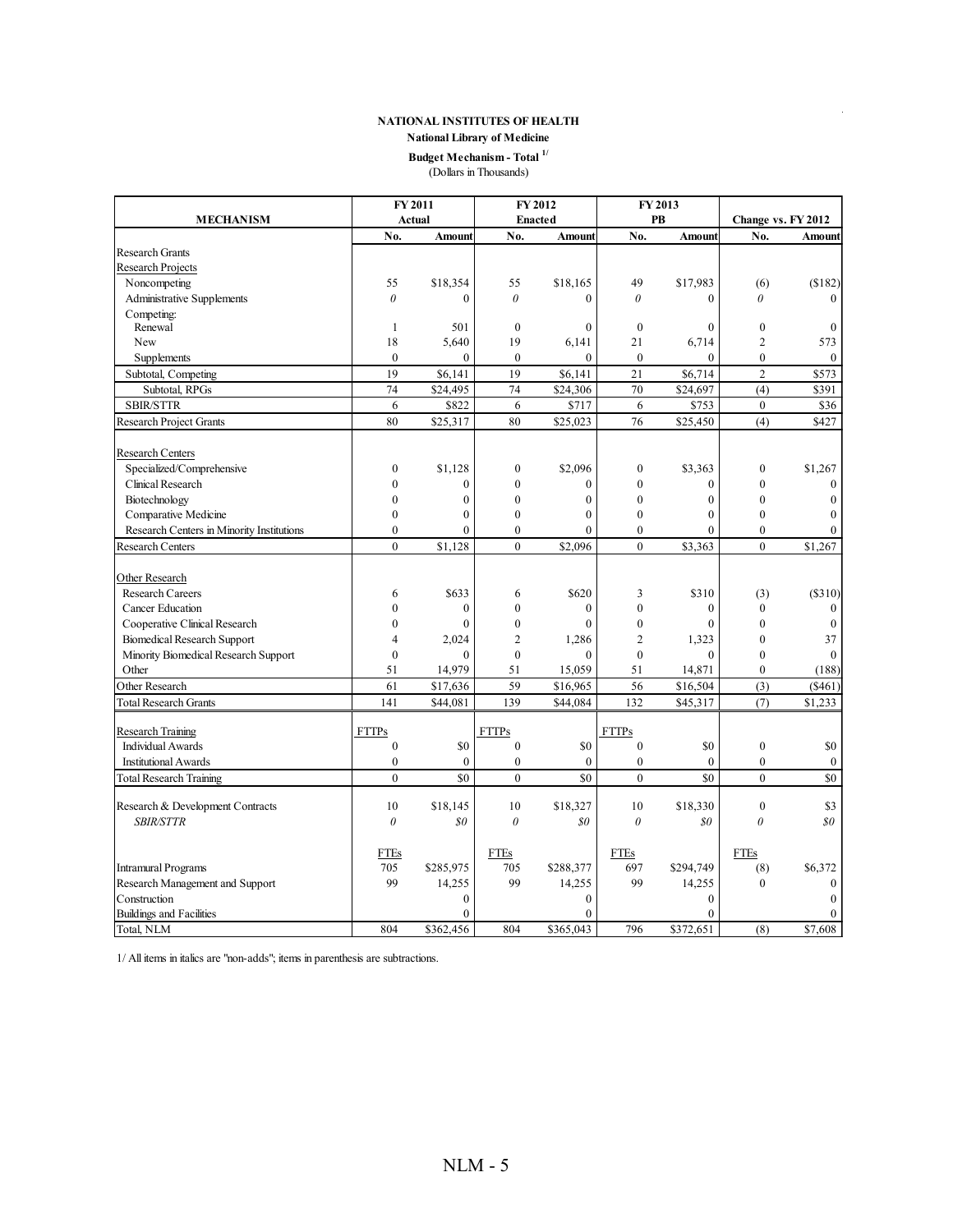## **Major Changes in the Fiscal Year 2013 President's Budget Request**

Major changes by budget mechanism and/or budget activity detail are described below. Note that there may be overlap between budget mechanism and activity detail and these highlights will not sum to the total change for the FY 2013 President's budget request for NLM, which is \$7.608 million over the FY 2012 Enacted level, for a total of \$372.651 million.

Extramural Programs, Specialized Research Centers (+\$1.267 million, total \$3.363 million): NLM will support the full cost of the NIH Roadmap National Center for Biomedical Computing (NCBC) located at Harvard Medical School. The Center, which is called i2b2 (Informatics for Integrating Biology and the Bedside), is managed administratively by NLM. Each year since FY 2010, when the continuation award was made to i2b2, the NIH Common Fund co-funding has been reduced by 25 percent. In FY 2013, the final year of the grant, NLM will pay the full cost of the grant.

Intramural Programs (+\$6.372 million; total \$294.749 million): Funds (\$35.7 million) have been specifically included in NLM's budget request to allow the National Center for Biotechnology Information (NCBI) to meet the challenge of collecting, organizing, analyzing, and disseminating the deluge of data emanating from research in molecular biology and genomics. The additional funds will take the place of the funds that are now obtained from other NIH sources and transferred to NLM in the year of execution. Providing direct funding to NLM decreases administrative burden, increases transparency and enhances NCBI's ability to provide an integrated, genomic information resource for biomedical researchers at NIH and around the world. Additionally, NLM will support incremental cost of literature purchases and contractual services in order to maintain its national biomedical information services, including the development and dissemination of molecular biology and genomic information and other services that provide access to the results of research.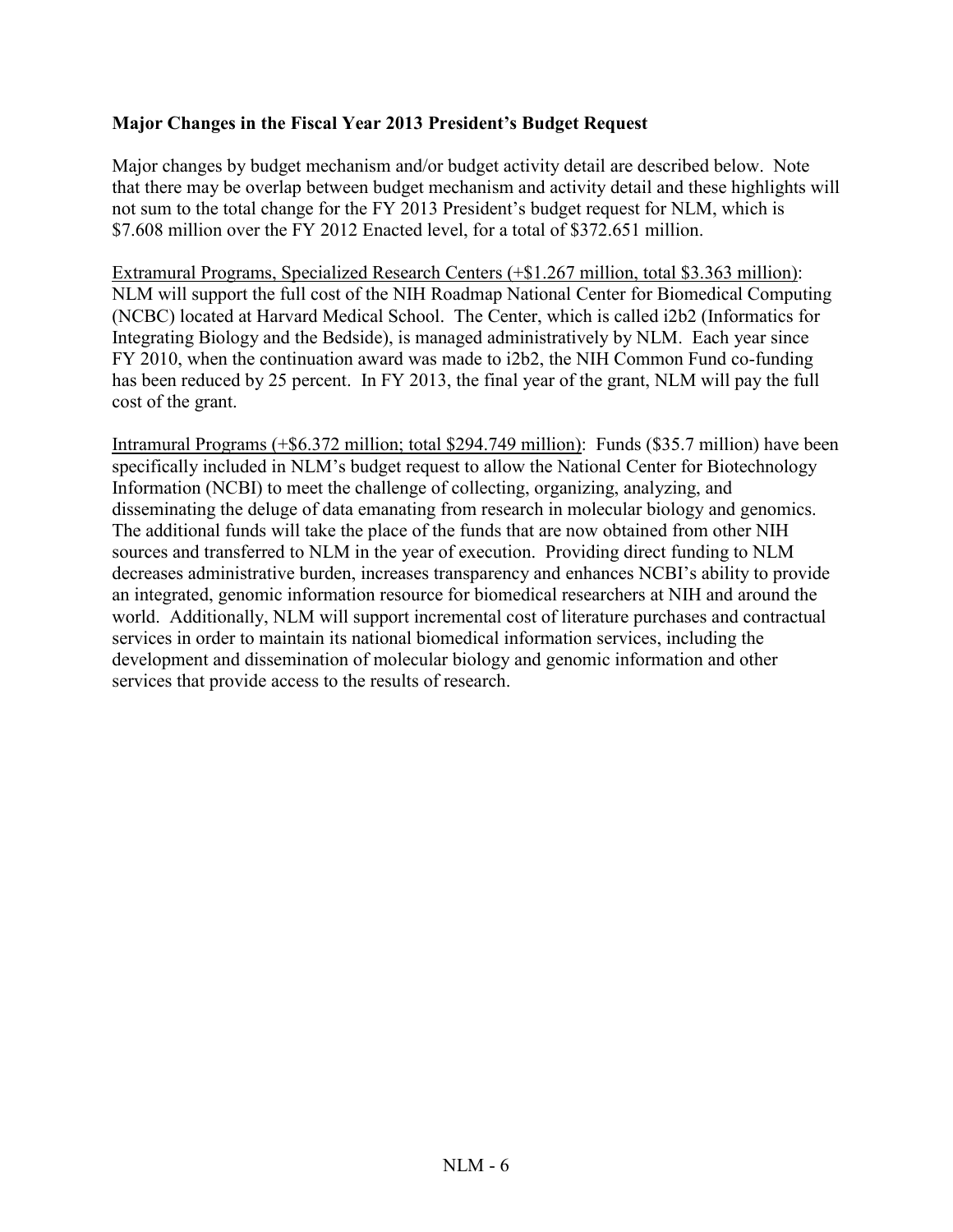# **NATIONAL INSTITUTES OF HEALTH National Library of Medicine Summary of Changes**

(Dollars in Thousands)

| FY 2012 Enacted                                      |             |                           |             | \$365,043           |
|------------------------------------------------------|-------------|---------------------------|-------------|---------------------|
| FY 2013 President's Budget                           |             |                           |             | \$372,651           |
| Net change                                           |             |                           |             | \$7,608             |
|                                                      |             | 2013                      |             |                     |
|                                                      |             | <b>President's Budget</b> |             | Change from FY 2012 |
|                                                      |             | <b>Budget</b>             |             | <b>Budget</b>       |
| <b>CHANGES</b>                                       | <b>FTEs</b> | <b>Authority</b>          | <b>FTEs</b> | <b>Authority</b>    |
| A. Built-in:                                         |             |                           |             |                     |
| 1. Intramural Programs:                              |             |                           |             |                     |
| a. Annualization of January                          |             |                           |             |                     |
| 2012 pay increase & benefits                         |             | \$90,789                  |             | \$0                 |
| b. January FY 2013 pay increase $&$ benefits         |             | 90,789                    |             | 270                 |
| c. One more day of pay                               |             | 90,789                    |             | 351                 |
| d. Annualization of PY net hires                     |             | 90,789                    |             | $\boldsymbol{0}$    |
| e. Payment for centrally furnished services          |             | $\overline{0}$            |             | 0                   |
| f. Increased cost of laboratory supplies, materials, |             |                           |             |                     |
| other expenses, and non-recurring costs              |             | 203,960                   |             | $\boldsymbol{0}$    |
| Subtotal                                             |             |                           |             | \$621               |
| 2. Research Management and Support:                  |             |                           |             |                     |
| a. Annualization of January                          |             |                           |             |                     |
| 2012 pay increase & benefits                         |             | \$9,435                   |             | \$0                 |
| b. January FY 2013 pay increase $&$ benefits         |             | 9,435                     |             | 28                  |
| c. One more day of pay                               |             | 9,435                     |             | 36                  |
| d. Annualization of PY net hires                     |             | 9,435                     |             | $\theta$            |
| e. Payment for centrally furnished services          |             | 0                         |             | $\theta$            |
| f. Increased cost of laboratory supplies, materials, |             |                           |             |                     |
| other expenses, and non-recurring costs              |             | 4,820                     |             | $\boldsymbol{0}$    |
| Subtotal                                             |             |                           |             | \$64                |
| Subtotal, Built-in                                   |             |                           |             | \$685               |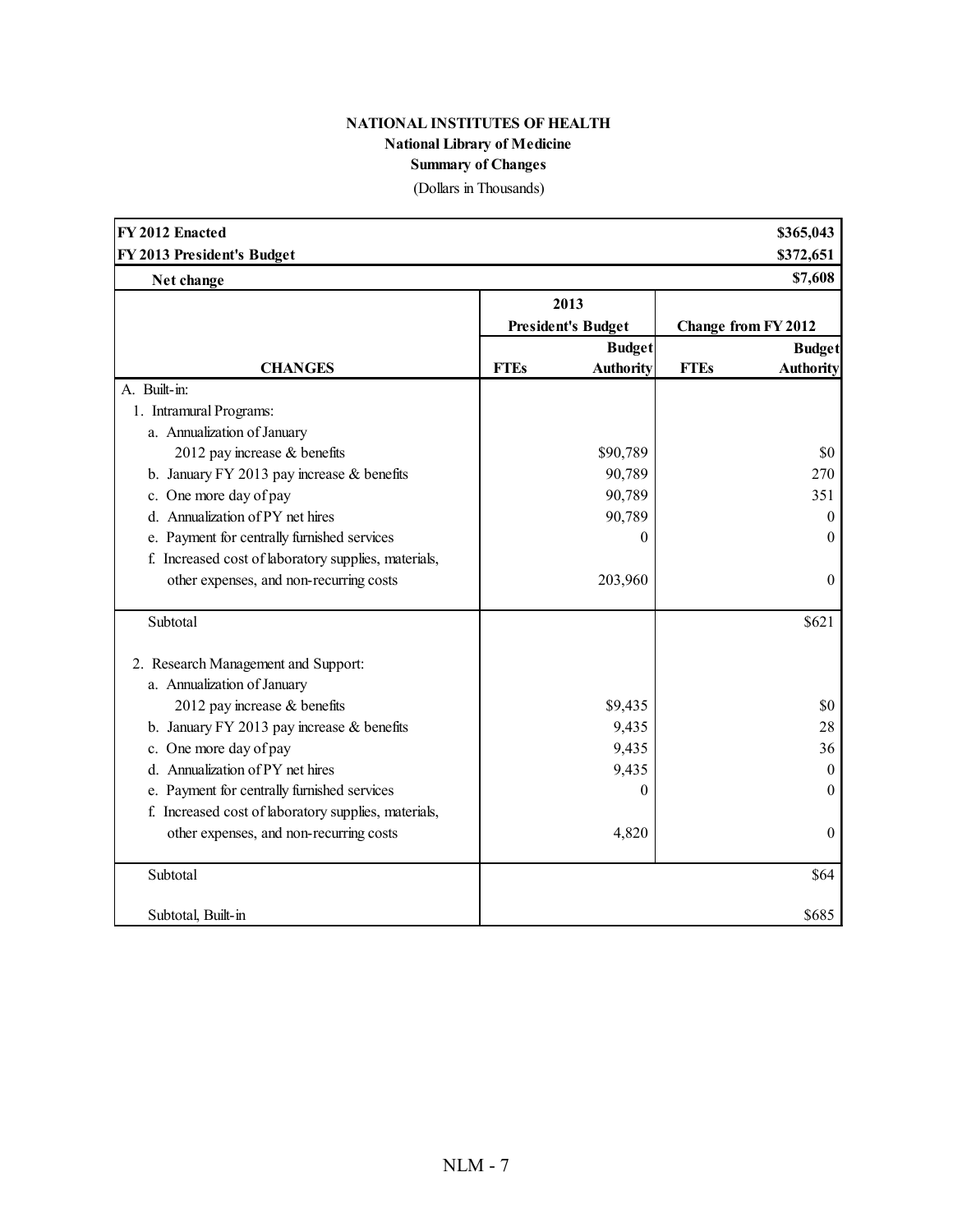#### **Summary of Changes--continued**

|                                       | 2013               |                           |                    |                     |
|---------------------------------------|--------------------|---------------------------|--------------------|---------------------|
|                                       |                    | <b>President's Budget</b> |                    | Change from FY 2012 |
| <b>CHANGES</b>                        | No.                | <b>Amount</b>             | No.                | <b>Amount</b>       |
| B. Program:                           |                    |                           |                    |                     |
| 1. Research Project Grants:           |                    |                           |                    |                     |
| a. Noncompeting                       | 49                 | \$17,983                  | (6)                | (\$182)             |
| b. Competing                          | 21                 | 6,714                     | 2                  | 573                 |
| c. SBIR/STTR                          | 6                  | 753                       | $\boldsymbol{0}$   | 36                  |
| Total                                 | 76                 | \$25,450                  | (4)                | \$427               |
| 2. Research Centers                   | $\boldsymbol{0}$   | \$3,363                   | $\boldsymbol{0}$   | \$1,267             |
| 3. Other Research                     | 56                 | 16,504                    | (3)                | (461)               |
| 4. Research Training                  | $\boldsymbol{0}$   | $\boldsymbol{0}$          | $\theta$           | $\boldsymbol{0}$    |
| 5. Research and development contracts | 10                 | 18,330                    | $\boldsymbol{0}$   | $\mathfrak{Z}$      |
| Subtotal, Extramural                  |                    | \$63,647                  |                    | \$1,236             |
| 6. Intramural Programs                | <b>FTEs</b><br>697 | \$294,749                 | <b>FTEs</b><br>(8) | \$5,751             |
| 7. Research Management and Support    | 99                 | 14,255                    | $\boldsymbol{0}$   | (64)                |
| 8. Construction                       |                    | $\boldsymbol{0}$          |                    | $\boldsymbol{0}$    |
| 9. Buildings and Facilities           |                    | $\boldsymbol{0}$          |                    | $\boldsymbol{0}$    |
| Subtotal, program                     | 796                | \$372,651                 | (8)                | \$6,923             |
| Total changes                         |                    |                           |                    | \$7,608             |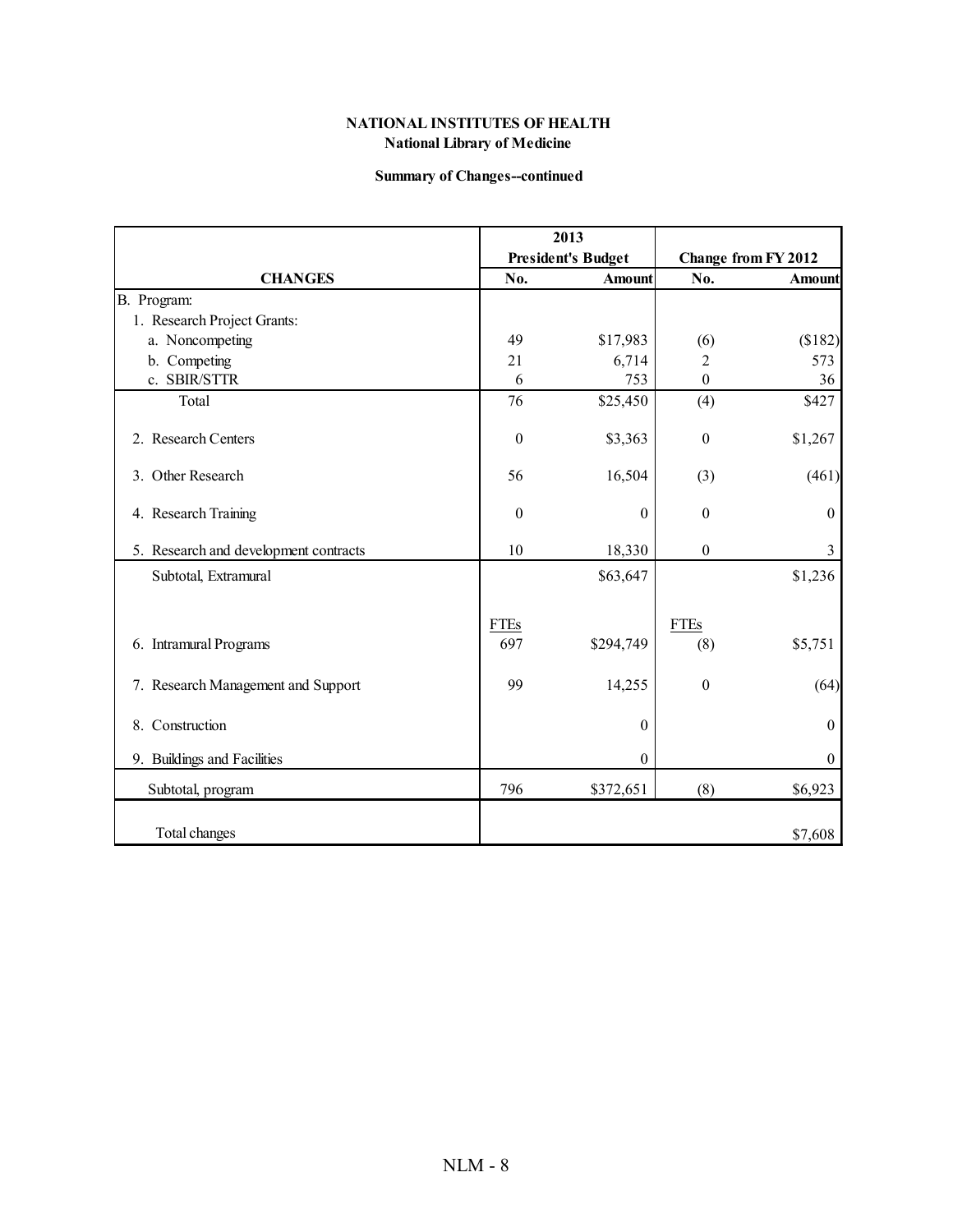# **Fiscal Year 2013 Budget Graphs**



#### History of Budget Authority and FTEs:

Distribution by Mechanism:



Change by Selected Mechanisms:

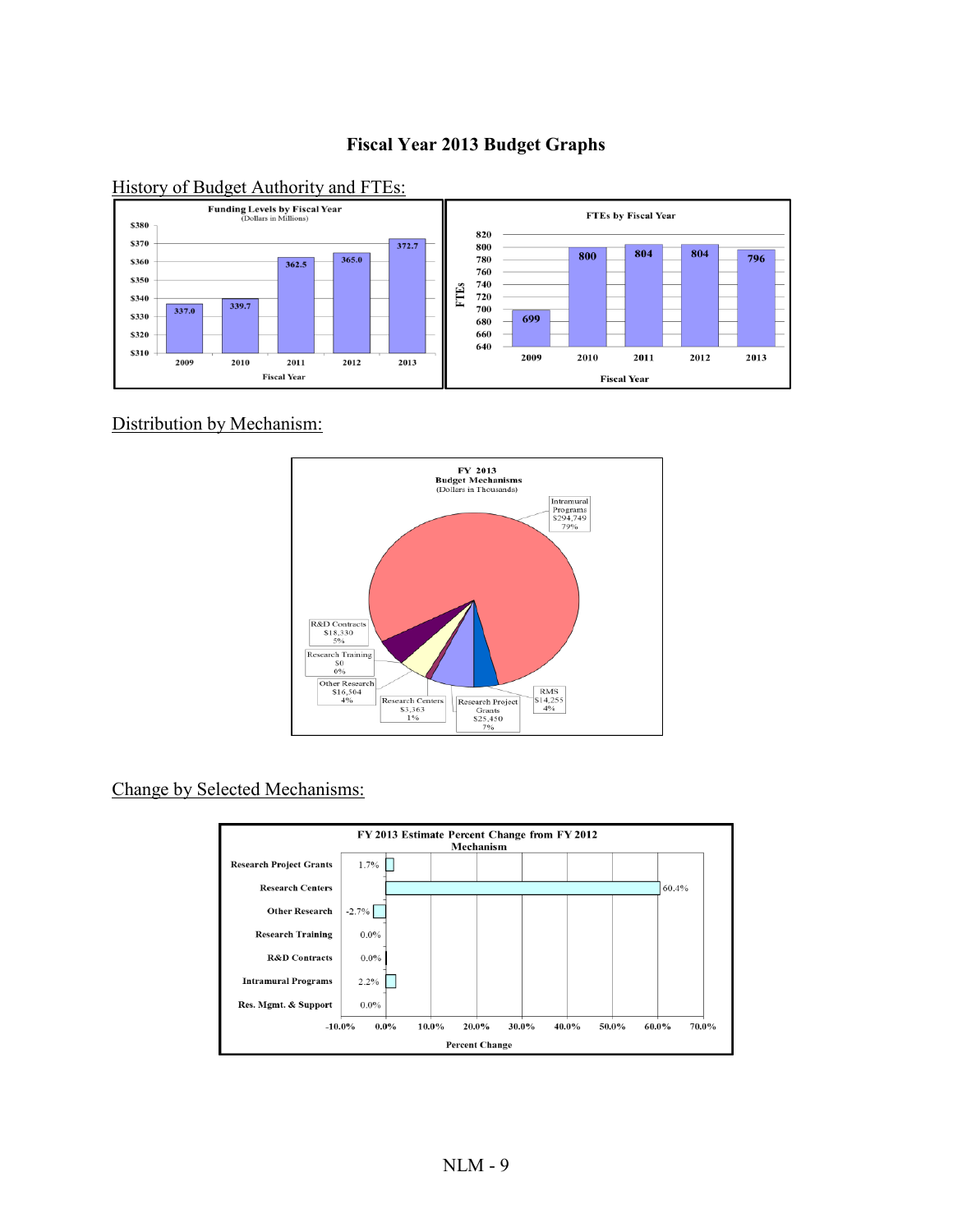#### **NATIONAL INSTITUTES OF HEALTH**

#### **National Library of Medicine**

#### **Budget Authority by Activity** (Dollars in Thousands)

|                                                                          | <b>FY 2011</b> |               | FY 2012        |               | <b>FY 2013</b> |               | Change vs.       |               |
|--------------------------------------------------------------------------|----------------|---------------|----------------|---------------|----------------|---------------|------------------|---------------|
|                                                                          |                | <b>Actual</b> | <b>Enacted</b> |               |                | PB            | FY 2012 Enacted  |               |
| <b>Extramural Research</b><br>Detail:                                    | <b>FTEs</b>    | <b>Amount</b> | <b>FTEs</b>    | <b>Amount</b> | <b>FTEs</b>    | <b>Amount</b> | <b>FTEs</b>      | <b>Amount</b> |
| <b>Health Information for Health</b><br>Professionals and Public (NN/LM) |                | \$12,182      |                | \$12,182      |                | \$12,182      |                  | $\mathbf{0}$  |
| <b>Informatics Infrastructure</b>                                        |                | 18,964        |                | 19,258        |                | 20,064        |                  | 806           |
| Informatics Research                                                     |                | 31,080        |                | 30,971        |                | 31,401        |                  | 430           |
|                                                                          |                |               |                |               |                |               |                  |               |
| Subtotal, Extramural                                                     |                | \$62,226      |                | \$62,411      |                | \$63,647      |                  | \$1,236       |
| <b>Intramural Programs</b>                                               | 705            | \$285,975     | 705            | \$288,377     | 697            | \$294,749     | (8)              | \$6,372       |
| <b>Research Management &amp; Support</b>                                 | 99             | \$14,255      | 99             | \$14,255      | 99             | \$14,255      | $\boldsymbol{0}$ | \$0           |
| <b>TOTAL</b>                                                             | 804            | \$362,456     | 804            | \$365,043     | 796            | \$372,651     | (8)              | \$7,608       |

1. Includes FTEs which are reimbursed from the NIH Common Fund.

 $\hat{\mathcal{L}}$ 

2. Includes Real Transfers and Comparable Adjustments as detailed in the "Amounts Available for Obligation" table.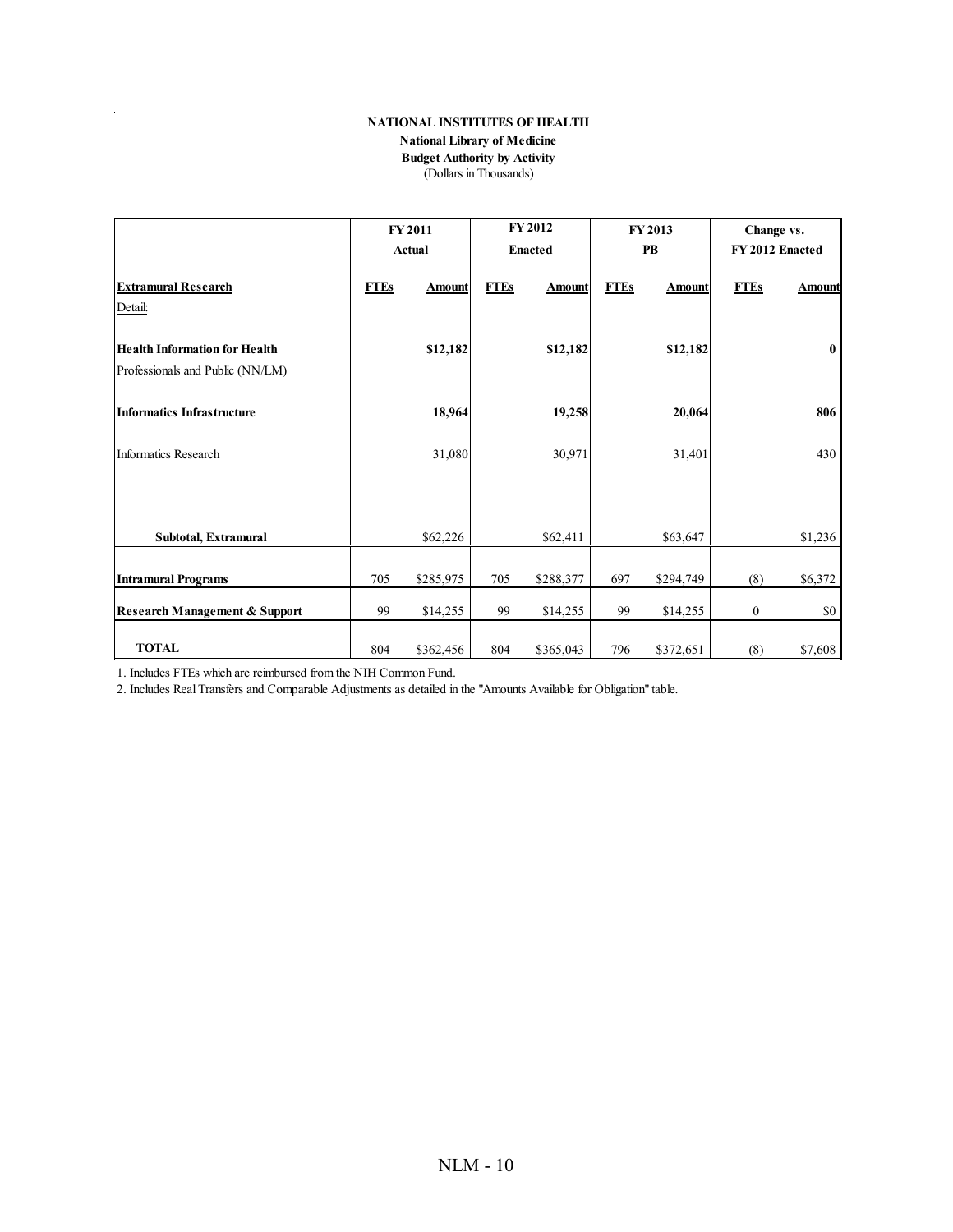| FY2013        | E                  |                            | \$372,651,000                | \$372,651,000           |
|---------------|--------------------|----------------------------|------------------------------|-------------------------|
| $2013$ Amount | Authorized         | Indefinite                 | Indefinite                   |                         |
|               | FY 2012<br>Enacted |                            | \$365,043,000                | \$365,043,000           |
| $2012$ Amount | Authorized         | Indefinite                 | Indefinite                   |                         |
| U.S. Code     | Citation           | 42§241                     | 42§281                       |                         |
| PHS Act/      | Other Citation     | Section 301                | Section 401(a)               |                         |
|               |                    | Research and Investigation | National Library of Medicine | Total, Budget Authority |

NATIONAL INSTITUTES OF HEALTH<br>National Library of Medicine **NATIONAL INSTITUTES OF HEALTH National Library of Medicine**

Authorizing Legislation **Authorizing Legislation**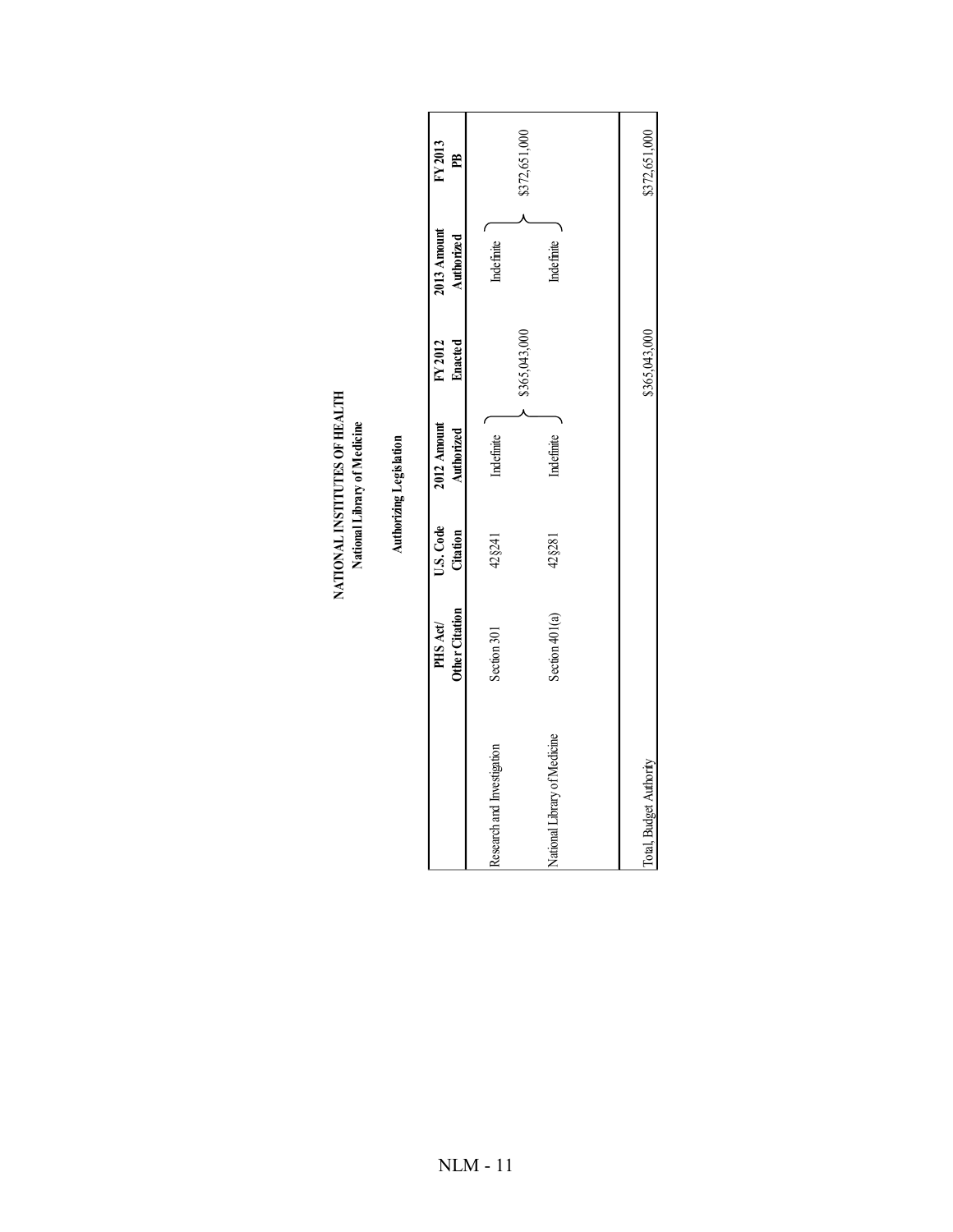# **Appropriations History**

| Fiscal       | <b>Budget Estimate to</b> |                 |                  |                 |
|--------------|---------------------------|-----------------|------------------|-----------------|
| Year         | Congress                  | House Allowance | Senate Allowance | Appropriation   |
| 2004         | \$315,401,000             | \$315,401,000   | \$319,396,000    | \$311,635,000   |
| Rescission   |                           |                 |                  | $(\$2,520,000)$ |
|              |                           |                 |                  |                 |
| 2005         | \$316,947,000             | \$316,947,000   | \$316,900,000    | \$317,947,000   |
| Rescission   |                           |                 |                  | $(\$2,801,000)$ |
| 2006         | \$318,091,000             | \$318,091,000   | \$327,247,000    | \$318,091,000   |
|              |                           |                 |                  |                 |
| Rescission   |                           |                 |                  | $(\$3,181,000)$ |
| 2007         | \$313,269,000             | \$313,269,000   | \$315,294,000    | \$320,850,000   |
| Rescission   |                           |                 |                  | \$0             |
|              |                           |                 |                  |                 |
| 2008         | \$312,562,000             | \$325,484,000   | \$327,817,000    | \$326,669,000   |
| Rescission   |                           |                 |                  | $(\$5,707,000)$ |
| Supplemental |                           |                 |                  | \$1,705,000     |
|              |                           |                 |                  |                 |
| 2009         | \$323,046,000             | \$331,847,000   | \$329,996,000    | \$330,771,000   |
| Rescission   |                           |                 |                  | \$0             |
| 2010         |                           |                 |                  | \$339,716,000   |
|              | \$334,347,000             | \$342,585,000   | \$336,417,000    |                 |
| Rescission   |                           |                 |                  | \$0             |
| 2011         | \$364,802,000             |                 | \$364,254,000    | \$339,716,000   |
| Rescission   |                           |                 |                  | $(\$2,982,909)$ |
|              |                           |                 |                  |                 |
| 2012         | \$387,153,000             | \$387,153,000   | \$358,979,000    | \$338,278,000   |
| Rescission   |                           |                 |                  | $(\$639,345)$   |
|              |                           |                 |                  |                 |
| 2013         | \$372,651,000             |                 |                  |                 |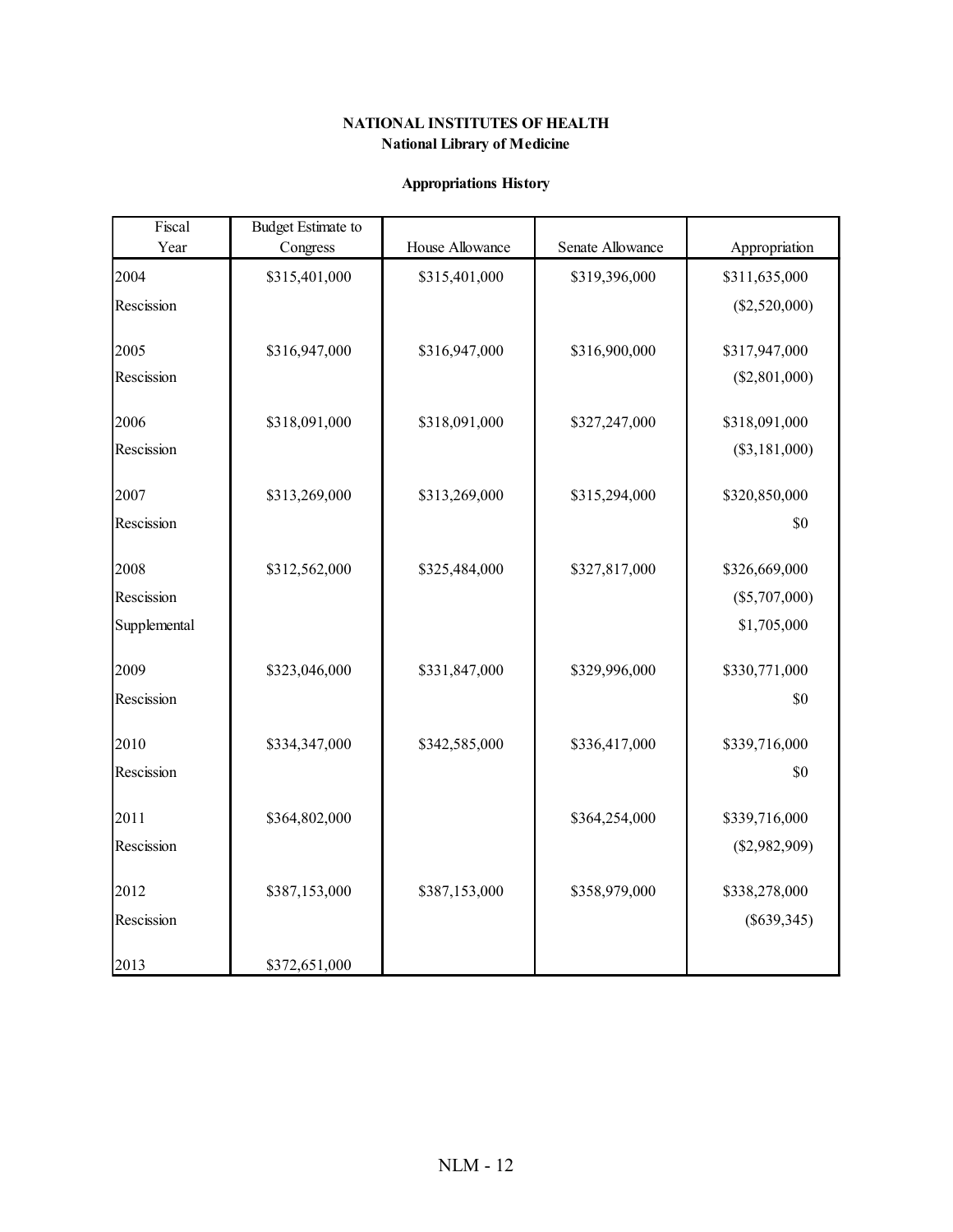## **Justification of Budget Request**

### *National Library of Medicine*

Authorizing Legislation: Section 301 and title IV of the Public Health Service Act, as amended.

Budget Authority:

|             |               |               | FY 2013       |                 |
|-------------|---------------|---------------|---------------|-----------------|
|             | FY 2011       | FY 2012       | President's   | $FY$ 2013 +/-   |
|             | Actual        | Enacted       | <b>Budget</b> | FY 2012         |
| BA          | \$362,456,000 | \$365,043,000 | \$372,651,000 | $+$ \$7,608,000 |
| Total       | 804           | 804           | 796           | -8              |
| Obligations |               |               |               |                 |

#### **Director's Overview**

The National Library of Medicine (NLM):

- produces electronic information resources that are searched billions of times by millions of people each year;
- supports and conducts research, development, and training in biomedical informatics and health information technology; and
- is the world's largest biomedical library and coordinator of a 6,000-member National Network of Libraries of Medicine that promotes and provides access to health information in communities with significant health disparities across the United States.

Through advanced information systems, a cutting-edge informatics research portfolio, and extensive partnerships, NLM plays a pivotal role in catalyzing and supporting the translation of basic science into new treatments, improved practice, useful decision support for health professionals and patients, and effective disaster and emergency preparedness and response.

NLM's advanced information systems disseminate an enormous range of information, including genetic, genomic, chemical, toxicology, and clinical research data; images; published and unpublished research results; decision support resources; standards for scientific and health data and publications; informatics tools for system developers; and high quality health information for the public. The Library describes and organizes information produced by - and available from government agencies, NIH-funded scientists, universities, non-profit organizations, commercial publishers, and the nation's libraries. Scientists, health professionals, and members of the public can search or download much of this information directly from an NLM website, find it via an Internet search engine, or use an externally developed "app" that provides value-added access to NLM data. Thousands of commercial and non-profit system developers regularly use the applications programming interfaces (APIs) that NLM provides to promote innovation and facilitate use of its high quality information in products and services produced by others.

NLM's large and rapidly expanding stores of electronic scientific data, research results, and high quality health information, coupled with the growing availability of stores of standardized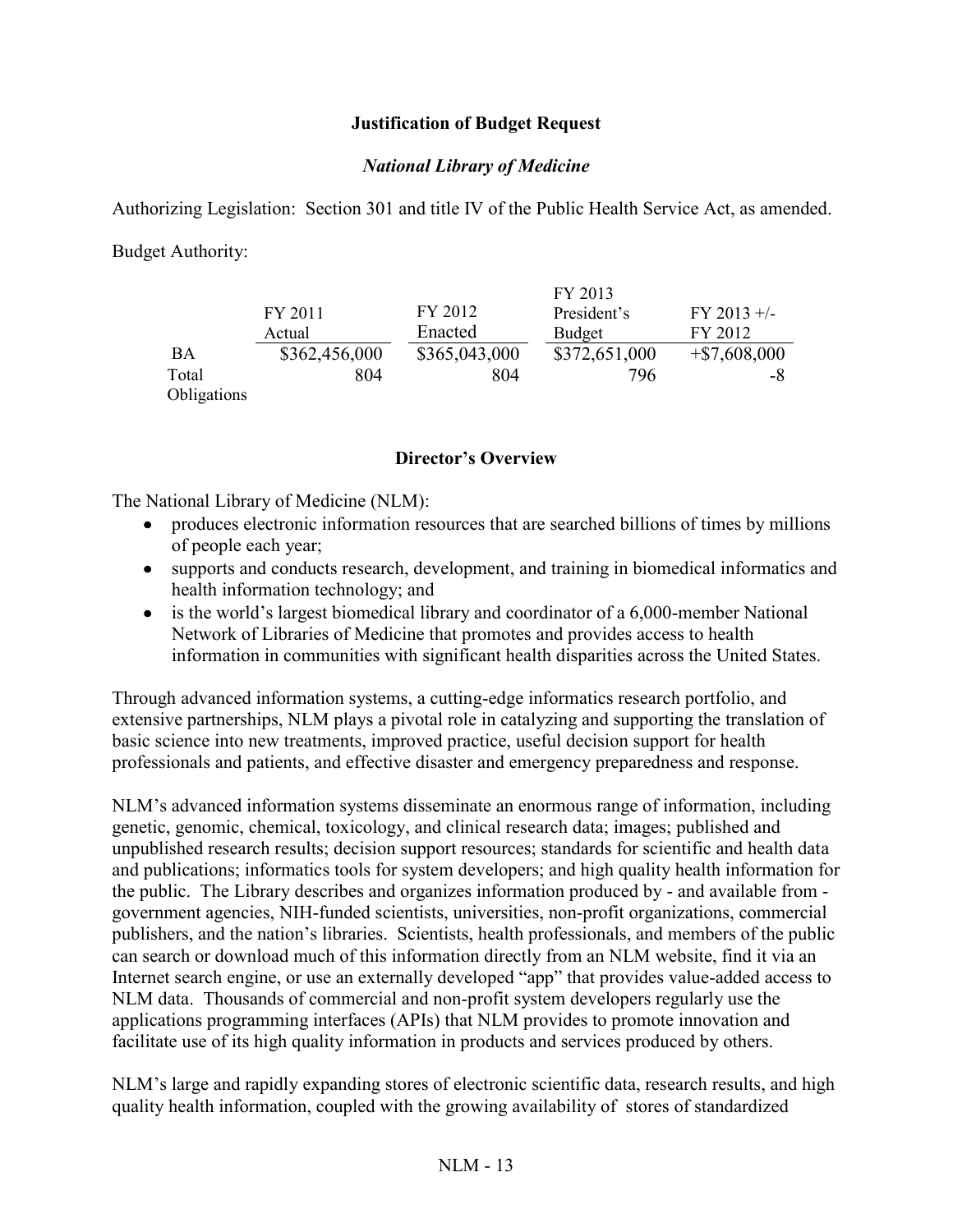electronic health records, provide extraordinary scientific opportunities to increase understanding of disease onset and progression, to identify new therapeutic avenues, and to speed the translation of such discoveries into improved health and health care.

### Support of NIH Director's Themes:

### Overall Theme: Extraordinary Scientific Opportunities

#### Theme 1: Investing in Basic Research

Accelerating research progress in areas such as genomics, proteomics, and metabolomics depends upon new approaches for characterizing, visualizing, and representing biomedical data and images and in understanding the way humans interact with biomedical information. Basic research in computer, information, and engineering sciences is needed to address the scale, complexity, and heterogeneous nature of biomedical and behavioral data related to health. Currently, informatics funding by other agencies does not consistently address health-specific needs. Within NIH, Institutes and Centers support informatics as it applies to their mission areas. NLM focuses on more basic, proof-of-concept informatics research that can be applied in areas of general biomedical importance.

## Theme 2: Accelerating Discovery Through Technology

NLM's National Center for Biotechnology Information (NCBI) promotes scientific discovery by organizing and providing rapid access for scientists to massive amounts of genetic sequence data resulting from new high-throughput sequencing technologies that allow complete genomes to be sequenced in days rather than years. Through its intramural research programs within NCBI and the Lister Hill National Center for Biomedical Communications (LHC) and through extramural grants, NLM supports the development of advanced computational tools and methods for sophisticated analysis of complex molecular biology data, electronic health records, and clinical images to accelerate discovery of the role of genetics and the environment in health and disease.

#### Theme 3: Accelerating Translational Sciences

Clinical trials play a critical role in translating research discoveries into effective treatments. With information on more than 117,000 research studies in 178 countries, NLM's ClinicalTrials.gov is the world's most comprehensive source of information about clinical trials, serving scientists, health professionals and the public. In accordance with the Food and Drug Administration Amendments Act of 2007, ClinicalTrials.gov accepts submission of summary results data in addition to trial registrations, currently providing access to results from more than 5,000 registered trials of drugs and devices, with 60 results records submitted each week. ClinicalTrials.gov enhances the transparency of clinical trial information and provides a unique overview of the current state of clinical trials and trends in trial design, size, focus, and methodology that can help identify promising opportunities for investment and innovation in clinical research.

NLM is a primary source for results of comparative effectiveness research, providing access to evidence on best practices to improve patient safety and health care quality. Recent expansions in resources for clinical effectiveness information include PubMed Health, which includes guidelines, evidence summaries, and systematic reviews from government agencies and other relevant organizations around the world. NLM extramural grants support informatics research to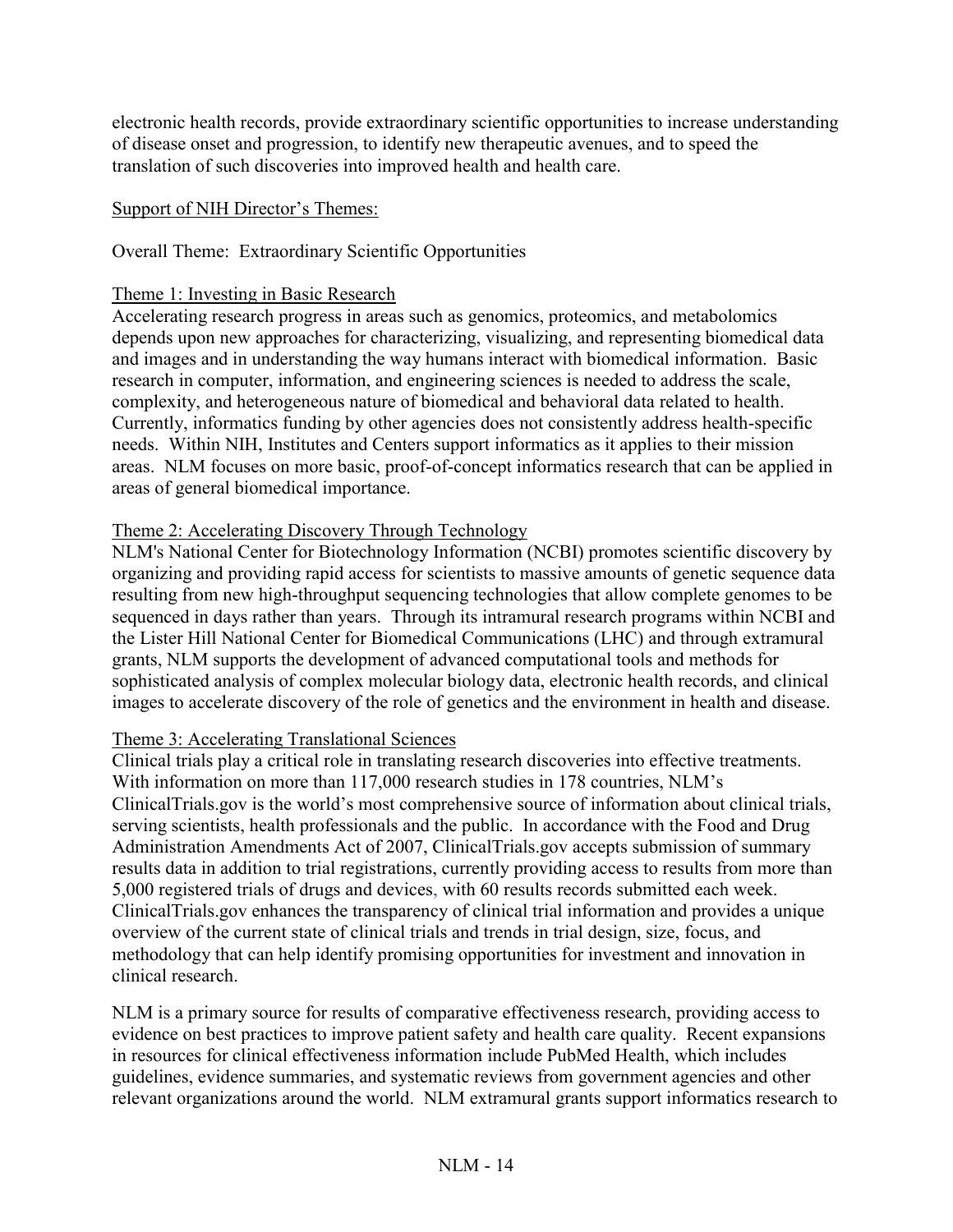enhance electronic health records, support integration and mining of large data sets from health care and basic biomedical research, and organize and present evidence that helps health care providers, patients, and consumers make sound health decisions. Building on more than two decades of work on standard medical terminologies in the Unified Medical Language System (UMLS), NLM's intramural research program on personal health records explores methods to help individuals use evidence to manage their own health, convey important information to their health care teams, and generate standardized data to speed scientific discovery.

#### Theme 4: Encouraging New Investigators and New Ideas

NLM's funding announcements attract a relatively high percentage of high quality new investigators from a broad range of scientific fields. The Library is the principal supporter of training for informatics research careers at 18 universities across the country. NLM also actively promotes a broad spectrum of careers in science and medicine to young people, through such mechanisms as: development of K-12 curriculum materials, special educational programs associated with NLM exhibitions, summer research experiences for high school and college students, and use of high-school peer tutors in health information outreach projects.

Overall Budget Policy**:** The FY 2013 President's Budget request for NLM is \$372.651 million, an increase of \$7.608 million or 2.1 percent over the FY 2012 Enacted Level. Increased funding in FY 2013 will be devoted to processing and organizing by the National Center for Biotechnology Information the deluge of new scientific data resulting from NIH-wide investments in high throughput technologies. NLM's highest priority is maintaining the quality and integrity of the Library's national collection of biomedical information and its many heavily used electronic databases. NLM's intramural program focuses on building and providing access to these essential services and comprises 79.1 percent of the NLM budget. Funds for extramural grants increase by \$1.236 million in FY 2013 and the Library will continue to support the National Network of Libraries of Medicine and its role in improving U.S.-wide access and use of health information in communities across the nation; to support pre- and post-doctoral informatics research training for the biomedical community; and to invest in new investigators and competing RPGs through informatics research grants.

Funds are included in R&D contracts to support trans-NIH initiatives, such as the Basic Behavioral and Social Sciences Opportunity Network (OppNet).

## **Program Descriptions and Accomplishments**

## **INTRAMURAL PROGRAMS**

NLM's intramural programs acquire, organize, preserve, and provide access to the world's biomedical literature no matter the medium. NLM serves as a leading resource for molecular biology, genomic, and clinical trials information; provides information services on toxicology, disaster preparedness, and environmental health; and conducts research and develops systems, technologies, and networks for information access by scientists, health professionals, patients, and the general public.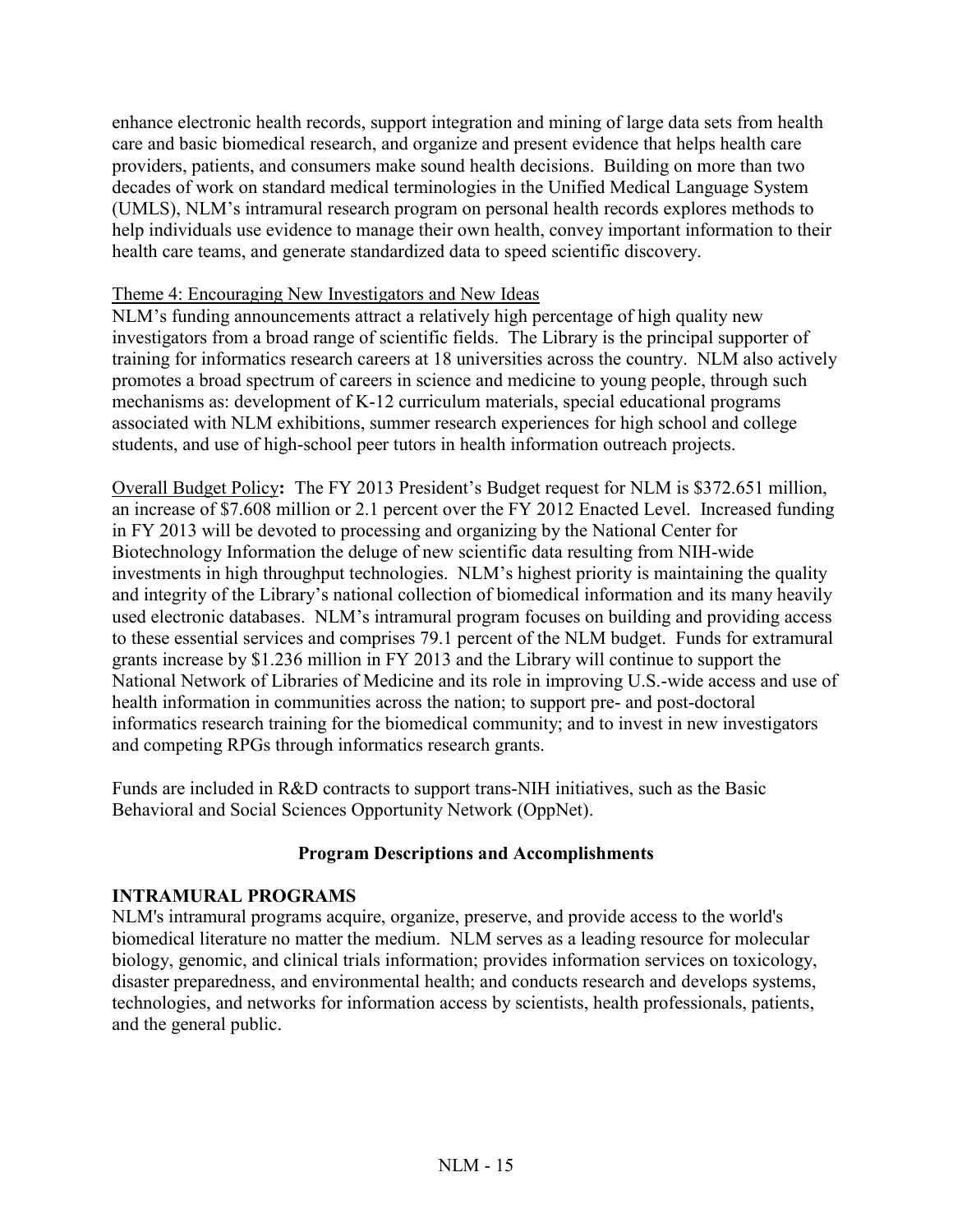**Delivering Reliable, High Quality Biomedical and Health Information Services:** At the core of NLM is the world's largest, continually expanding collection of biomedical literature and a broad array of authoritative databases for health professionals, scientists, the public, and the librarians and information specialists who serve them. NLM develops and uses sophisticated information systems to support the complex, high volume operations necessary to acquire, describe, index, and provide rapid access to materials in its collections and to build and refine electronic databases and services for many different audiences.

In FY 2011, NLM greatly expanded the quantity and range of high quality information readily available to scientists, health professionals, and the general public. Major advances included: expansion of the NCBI's Entrez system, an integrated collection of some 40 databases and 570 million records of molecular and genomic data; coordination with NIH institutes for deposition of high-throughput sequencing data from projects they fund; development of dbVar and other new resources that house the growing body of data relating to genetic variation; continued support for PubChem, the archive of chemical and biological data from the NIH Molecular Libraries Roadmap initiative, which now contains more than 30 million unique chemical structures and half a million bioassays; a significant increase in the number of full-text articles in PubMed Central, which now provides public access to more than 2.3 million research articles, including those produced by NIH-funded researchers; improved access for the public to the results of clinical effectiveness research and systematic reviews; maintenance of [medlineplus4you](http://twitter.com/medlineplus4you) on Twitter, a companion to NLM's popular and respected consumer health Web site, [MedlinePlus.gov,](http://www.medlineplus.gov/) as one of several initiatives to use social media to reach new audiences that can benefit from high quality, understandable health information; continued expansion of ClinicalTrials.gov to encompass summary results and adverse event information from a growing number of clinical trials of FDA-regulated products; and development of new information services on the impact of the Gulf Oil Spill, the earthquake in Haiti, women's health issues, disaster preparation and response, and other important topics. Mobile applications and social media were also used to disseminate many of these resources.

Budget Policy: The FY 2013 President's Budget request is \$123.378 million, an increase of \$0.173 million or 0.1 percent over the FY 2012 Enacted level of \$123.205 million. In FY 2013, the Library will concentrate on maintaining its current level of services and its most heavily used resources, including Medline/PubMed and PubMed Central, which provide critical access to published biomedical research results worldwide. Another key service, MedlinePlus, contains a wide range of information written and formatted for consumers. Keeping MedlinePlus current with new information (in English, Spanish, and other languages) from NIH and other reliable sources is a high priority in FY 2013. NLM will continue to maintain ClinicalTrials.gov in FY 2013 to accommodate increasing submissions of summary results in accordance with the Food and Drug Administration Amendments Act of 2007.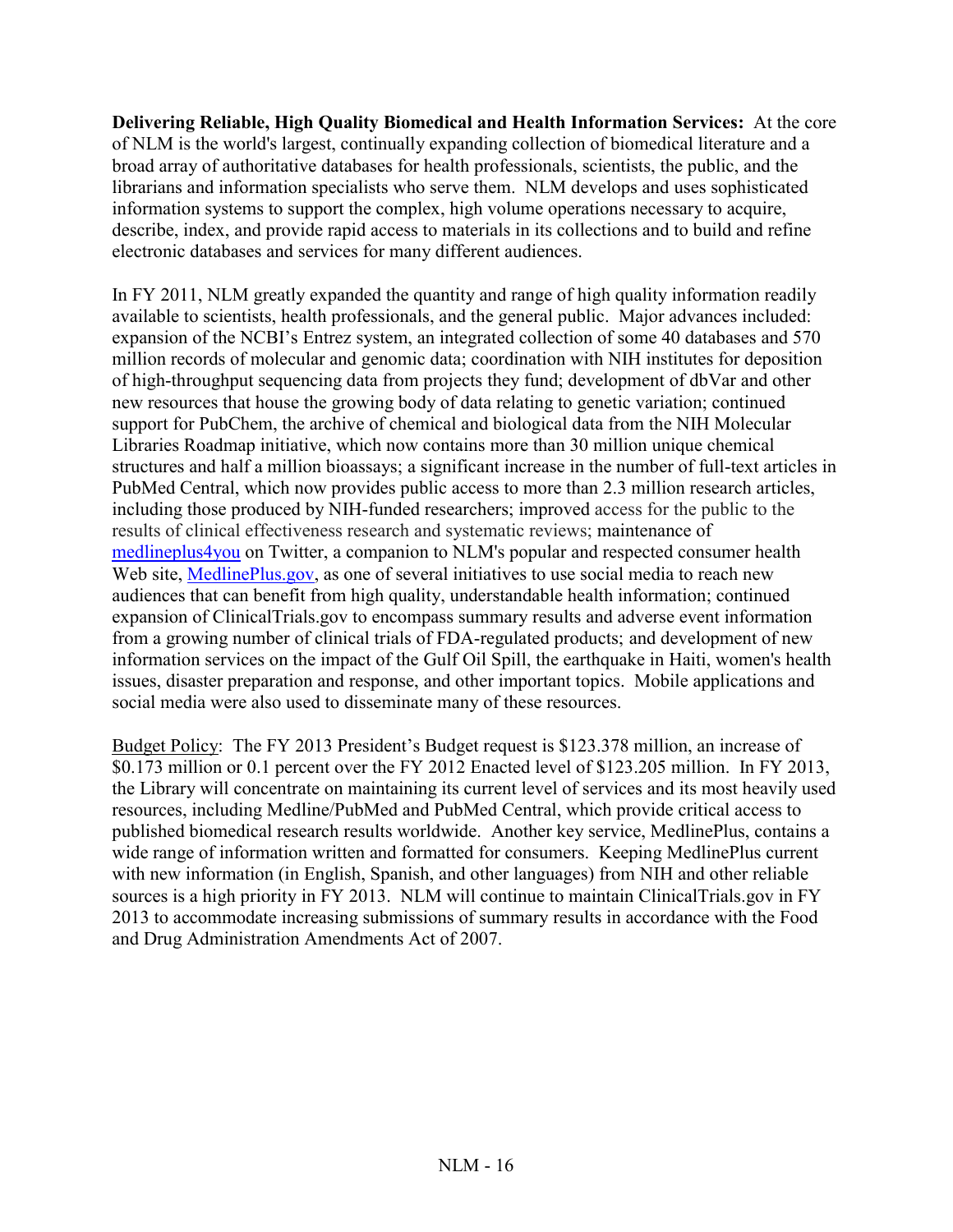#### **Program Portrait: Health Data Standards for Interoperable Health Information Technology**

FY 2012 Level: \$15.6 million FY 2013 Level: \$15.6 million Change:  $\frac{1}{20}$  S0 million

In close collaboration with the Office of the National Coordinator for Health Information Technology, within HHS, NLM provides ongoing funding for the clinical terminologies designated as U.S. standards for meaningful use of electronic health records (EHRs) and health information exchange. NLM's support allows these standards to be updated regularly to reflect new drugs, tests, and changes in biomedical knowledge and health practice – and also allows them to be used free-of-charge in U.S. systems that support health care, public health, and biomedical research. NLM produces a growing number of convenient vocabulary subsets to help EHR developers and users transition to use vocabulary standards, including, for example, subsets of frequently encountered patient problems, frequently ordered tests, and medications currently available in the U.S. market. The inclusion of standard terminology in EHRs enables more effective clinical decision support by making it easier to link information in a patient's record to the knowledge relevant to that record. NLM's MedlinePlus Connect service allows EHR vendors to connect their products directly to NLM's high quality information relevant to a patient's problems, medications, and test results. In 2011, NLM helped to establish policies that facilitate the use of standard clinical terminology in international genomic research databases, and in common data elements and patient assessment instruments used in NIH-funded research. Use of NLM's Unified Medical Language System (UMLS) resources provide essential infrastructure for advanced clinical decision support by connecting standard clinical terminologies to billing codes and more than 120 other important biomedical vocabularies, such as those used in information retrieval and gene annotation. By linking the many different terms used to represent the same concepts and by providing associated natural language processing programs, NLM's UMLS resources help computer programs to interpret biomedical text correctly. These resources are heavily used in NIH-funded research; in commercial products and developments, including IBM's Watson question answering system; and in many electronic information services, including those produced by NLM.

**Promoting Public Awareness and Access to Information:** The NLM has extensive outreach programs to enhance awareness of NLM's diverse information services among biomedical researchers, health professionals, librarians, patients, and the public. To improve access to high quality health information, NLM utilizes its National Network of Libraries of Medicine as well as formal partnerships such as Partners in Information Access for the Public Health Workforce and the Environmental Health Information Outreach Partnership with Historically Black Colleges and Universities, tribal colleges, and other minority serving institutions. NLM also fosters informal community partnerships and uses exhibitions, the media, and new technologies in its efforts to reach underserved populations and to promote young people's interest in careers in science, medicine, and technology. Recently, NLM opened a major new exhibition, *Native Voices: Native Peoples' Concepts of Health and Illness,* as part of its outreach efforts to populations that suffer from serious health disparities and in response to Congressional interest in ensuring the documentation of traditional Native Hawaiian healing practices. NLM continues to expand its successful traveling exhibitions program as another means of enhancing access to the Library's services and promoting interest in careers in science and medicine in communities across the country. Examples include the highly popular *Harry Potter's World: Renaissance Science, Magic, and Medicine*, and *Life and Limb: The Toll of the Civil War*, one of two recently added exhibits to coincide with the  $150<sup>th</sup>$  anniversary of that conflict.

As part of its outreach efforts, NLM also continually solicits feedback from users on how existing resources can be improved. In FY 2011, dozens of community-based projects were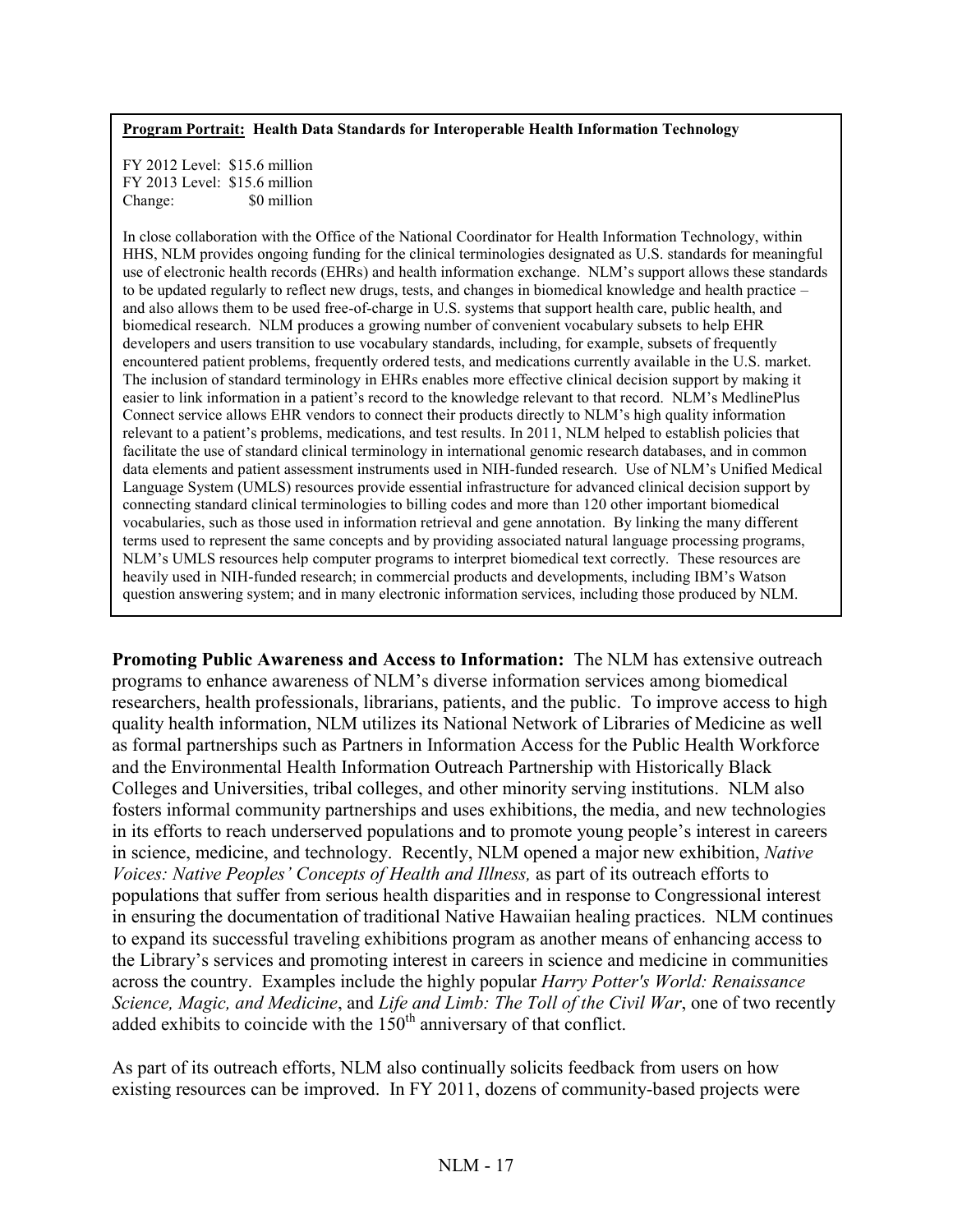funded across the country to enhance awareness and access to health information, using a combination of high tech and "high touch" approaches. With assistance from other NIH components and outside partners, NLM continues to increase the distribution of the NIH MedlinePlus magazine. The magazine, which is also available online in Spanish and English, is distributed to doctors' offices, health science libraries, the Congress, the media, federally supported community health centers, select hospital emergency and waiting rooms, and other locations where the public receives health services nationwide.This past year, NLM and NIH continued to partner with the National Hispanic Medical Association, the American Diabetes Association, the Peripheral Arterial Disease Coalition, among others, to extend the distribution of the magazine to the audiences they serve. Depending on partners for each issue, between 300,000 and 600,000 copies of the quarterly magazine are distributed and reach more than 5 million readers across America.

Budget Policy: The FY 2013 President's Budget request is \$5.169 million, an increase of \$0.106 million or 2.1 percent from the FY 2012 Enacted level of \$5.063 million. In FY 2013, NLM will continue its outreach programs with a special emphasis on those aimed at underserved and minority populations. As recommended by its 2006-2016 Long Range Plan, NLM will develop and test innovative outreach methods, including infrastructure improvements (for example, PDAs, intelligent agents, and network techniques) to "enable ubiquitous health information access in homes, schools, public libraries, and work places." Also as recommended in the Plan, the Library will continue to use its major historical exhibitions as a means for improving science and health literacy and promoting interest in biomedical careers, as well as increasing awareness and use of NLM information services.

**Developing Advanced Information Systems, Standards and Research Tools:** The NLM's advanced information services have long benefitted from its intramural research and R&D programs. The Library has two organizations that conduct advanced R&D on different aspects of biomedical communication—LHC and the NCBI.

LHC, established in 1968, conducts and supports research in such areas as the development and dissemination of health information technology standards; the dissemination, processing, and use of high quality imagery; medical language processing; high-speed access to biomedical information; and advanced technology for emergency and disaster management. Imaging tools developed by NLM's LHC, for example in colposcopy, are integral to training and testing proficiency in medical schools and residency programs across the country. In addition to its ground-breaking research in natural language processing and medical image processing, LHC has also made advances that will facilitate health information exchange and meaningful use of EHRs. LHC researchers used frequency data from multiple health care organizations to produce more useful, manageable subsets of large standard clinical vocabularies; worked with other HHS agencies to assist two states in testing NLM-developed guidance for standardizing newborn screening data; and established partnerships to test the use and impact of personal health records.

NCBI, created in 1988, conducts R&D on the representation, integration, and retrieval of molecular biology data and biomedical literature; provides an integrated, genomic information resource for biomedical researchers at NIH and around the world; and conducts basic research in computational biology. NCBI continues to expand its resources, which include more than 40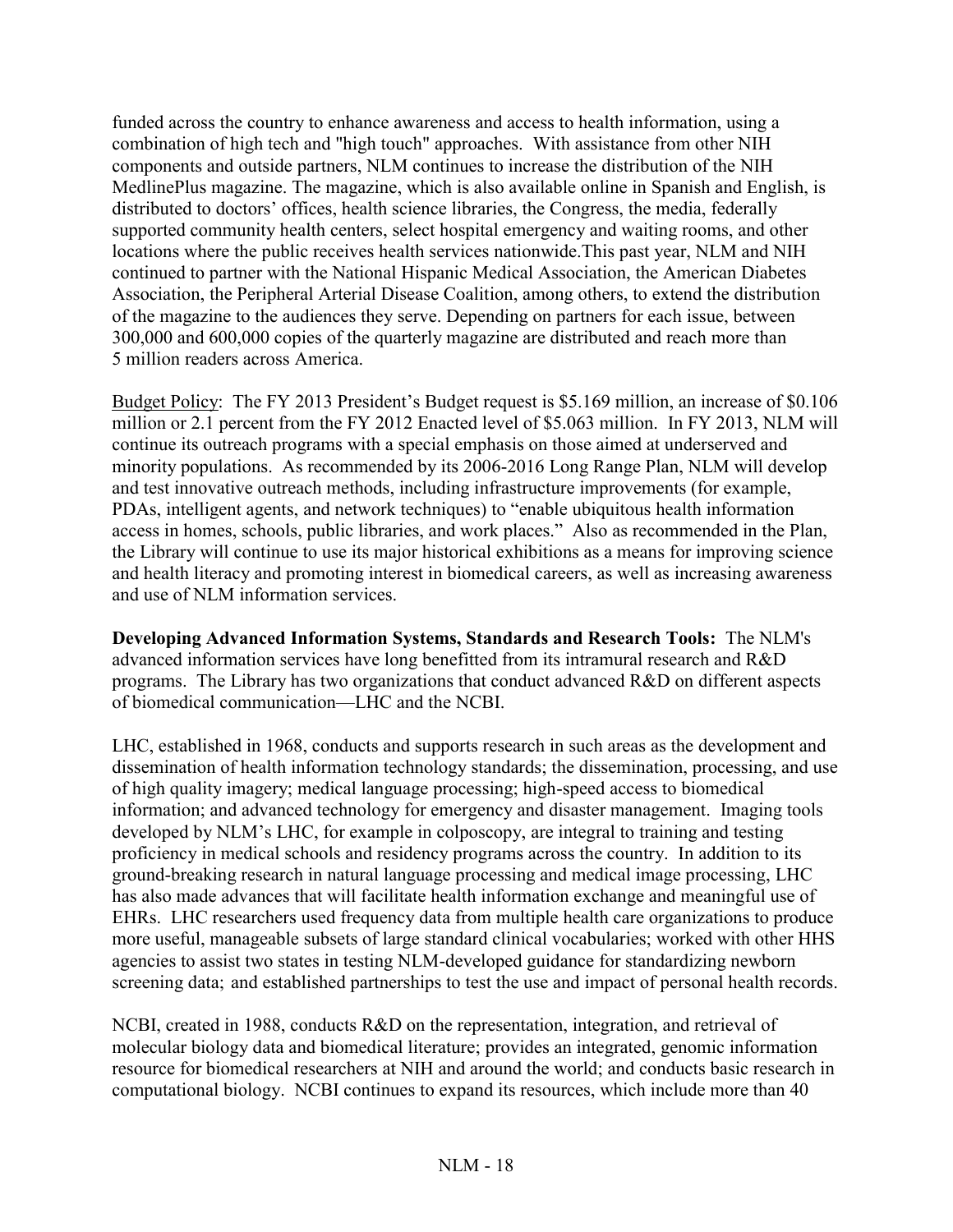integrated biomedical databases, to support the accelerated pace of research made possible by new technologies such as next-generation DNA sequencing, microarrays, and small molecule screening. NCBI is one of the world's largest repositories of DNA sequence information, ranging from data on microorganisms to analyses of human genomes. Access to these data and data from associated NCBI databases, such dbGaP, PubChem, and numerous other protein and gene databases, all of which are linked to the scientific literature, provide the foundation for researchers to accelerate the rate of discovery and facilitate the translation of basic science into new diagnostics and treatments.

Through its intramural and extramural programs, NLM has been a leader in natural language understanding and biomedical text mining research over the past two decades, developing and sharing innovative algorithms, resources, and tools, including the UMLS, MetaMap, Medical Text Indexer (MTI) and SemRep. This research has been applied to indexing, information retrieval, question answering, and literature-based discovery. For example, MTI plays a crucial role in indexing MEDLINE citations at NLM, and the output of SemRep is used in the development of clinical guidelines. There is growing evidence of the utility of text mining techniques in the clinical domain. For example, application of text-mining techniques developed by NLM-funded researchers and applied in the NHGRI-supported eMERGE Network , has recently demonstrated that combining genotype information with phenotype information extracted from electronic medical records is not only a viable way to study the relationship between genome-wide genetic variation and common human traits, but is also 100 times more cost-effective than the traditional genome-wide association studies (GWAS).

NLM intends to expand text mining research activities in support of literature and clinical text processing. This effort involves (1) developing methods specially adapted to clinical narratives; (2) refining existing methods for more effective support of NLM library services; (3) developing health-related question answering applications; and (4) adapting tools to high-throughput processing of the vast amount of text in electronic health records and large repositories of biomedical articles ("big data"). Other activities include developing partnerships with other ICs, (e.g., the NIH Clinical Center for the analysis of its clinical data warehouse, the Biomedical Translational Research Information System, or BTRIS) and agencies (e.g., Department of Veterans Affairs). Examples of clinical analyses supported by text mining include cohort selection (e.g., identifying post-traumatic stress disorder patients), detection of adverse events, and pharmacovigilance. NLM's work will aim to develop modular software components that are compatible with standard frameworks for text mining (e.g., the Unstructured Information Management Architecture, or UIMA).

Budget Policy: The FY 2013 President's Budget request is \$166.202 million, an increase of \$6.093 million or 3.8 percent from the FY 2012 Enacted level of \$160.109 million. The additional funds will be used by NCBI and will take the place of the funds that are now obtained from other NIH sources in order to process the enormous quantities of data emanating from new NIH-funded sequencing, microarray, and small molecule screening technologies. In accordance with its 2006-2016 Long Range Plan, NLM's research divisions will engage in critical R&D projects that are important to today's scientific community and that will have even greater influence in the future. In addition to NCBI's trans-NIH collaborations, other NLM intramural researchers will continue to improve access to clinical trials data; pursue disaster management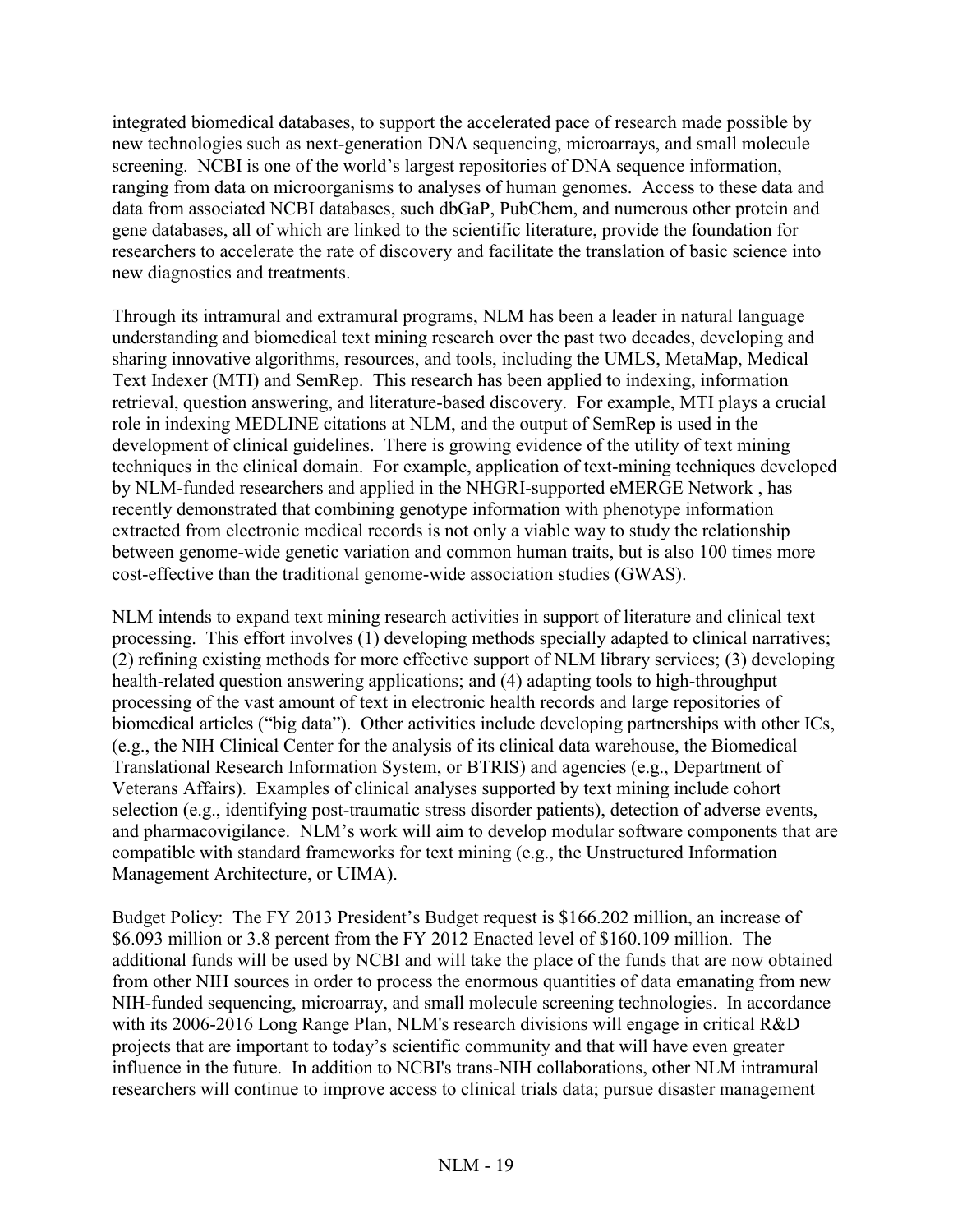information research in partnership with the NIH Clinical Center, the Department of Defense, and Suburban Hospital; to develop advanced imaging tools for cancer diagnosis in cooperation with the National Cancer Institute; and to work with NIH-funded Clinical and Translational Research Centers on health data standardization issues. The Library will continue to serve as an HHS coordinating center for standard clinical vocabularies; to support, develop, or license for U.S.-wide use key clinical vocabularies, including SNOMED  $CT^{\mathfrak{B}}$ ; and to develop and test tools and subsets to promote meaningful use of electronic health records.

#### **Program Portrait:** Meeting the Data Challenges of New Genomic Technologies at the **Example of the FIFE 2010** continuity of the additional Center of Biotechnology Information (NCBI) funds will be used by NCBI and replaces that must be obtained from other that must be obtained from other from other that must be obtained from other that must be obtained from other that must be obtained from other that

 $N$  FY 2012 Level: \$95.8 million  $\frac{FY \cdot 2013 \text{ Level: } \$104.0 \text{ million}}{S1000 \text{ million}}$  $\text{Change.}$   $\text{PQ}(\text{2})$  minion Change: +\$8.2 million

Genomic research is producing data that are both massive and complex. The successful management of genomic data is essential for its sharing, analysis, and distribution. This data is critical for basic discovery research and for discovering the causes of disease and identifying targets for new therapeutics. NCBI's role in organizing, analyzing, and making such voluminous data accessible represents a critical link in the chain for discovering important new associations between genetic variation and disease and in translating that information into potential clinical applications. NCBI, through the Database of Genotype and Phenotype (dbGaP), has developed an architecture for including large-scale individual genomic data, with detailed individual phenotype information and methods of controlled access to protect the confidentiality of participant data. dbGaP has become the framework for NIH policies for broad sharing of human genetic and genomic data and has worked in conjunction with the Sequence Read Archive to offer controlled access to individual-level high- throughput data.

Among the newest resources in development is ClinVar, a database of information about known clinically important genetic variations. ClinVar's goal is to facilitate access to and communication about the relationships between human genetic variation and observed health status. ClinVar will complement the Genetic Testing Registry, a new resource that will provide a central location for test developers and laboratories to submit information voluntarily about the availability and scientific basis of their genetic tests.

With more than a million daily users accessing NCBI's databases and downloading more than 4 terabytes of data per day, NCBI is the hub of a national and international network for molecular biology information. NCBI performs cutting edge research in the rapidly evolving field of computational biology and is assisting hundreds of thousands of researchers around the world in identifying disease-related genes and in developing strategies for treating and preventing disease.

# **EXTRAMURAL PROGRAMS**

NLM's Extramural programs focus on three priority areas: (1) biomedical informatics research to develop and test sophisticated computational approaches for acquiring, integrating, managing, mining, and presenting biomedical data, information, and knowledge; (2) training and career transition programs for research careers in biomedical informatics; and (3) early support for novel biomedical knowledge resources. To accomplish its extramural goals in FY 2013, NLM will offer grants in four categories: training support, research and resource project grants, and SBIR/STTR grants. In FY 2011, NLM made 143 grant awards using its base appropriation, of which 28 percent were new awards.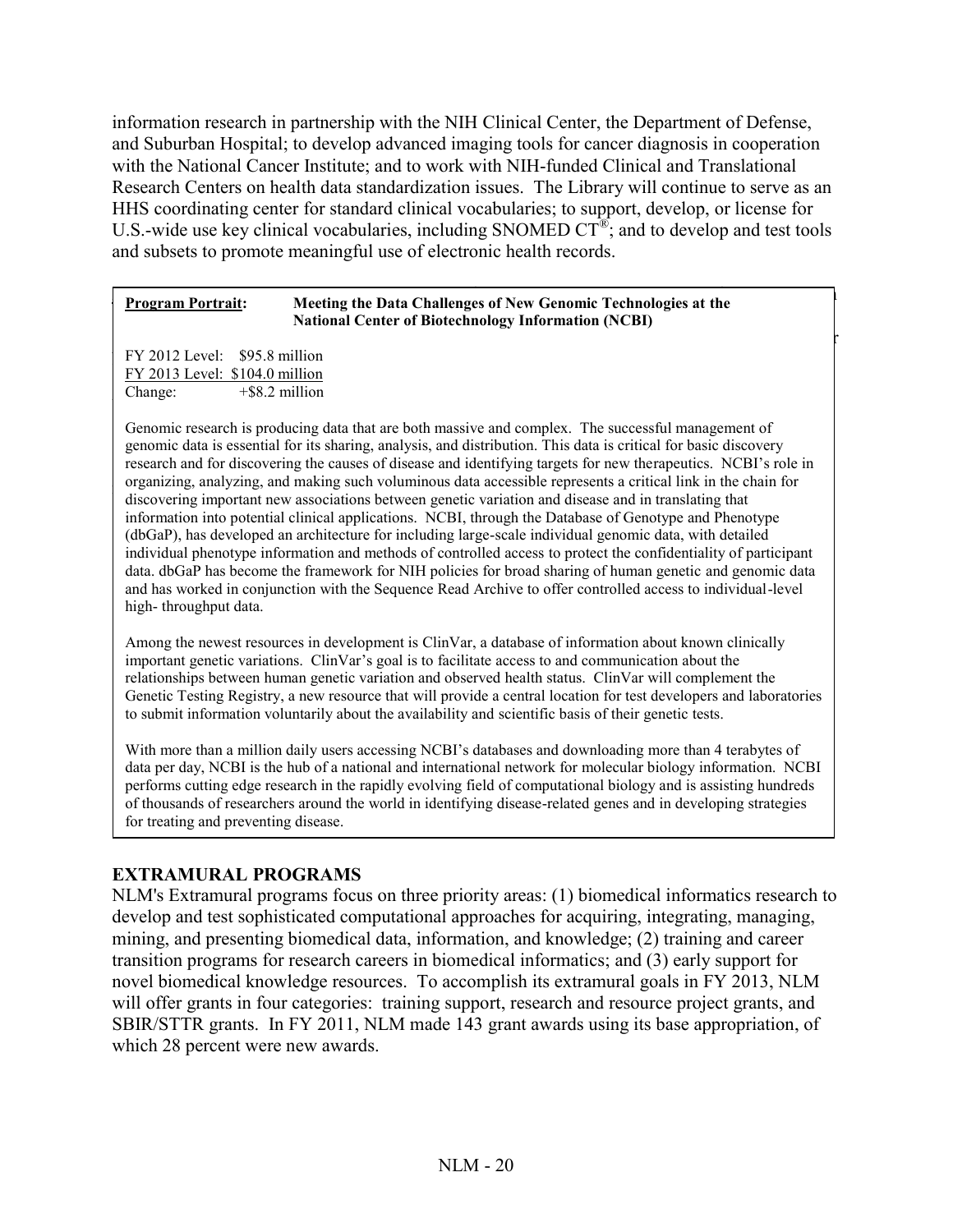**Informatics Research and Infrastructure for Biomedicine and Health:** For more than 40 years, NLM has funded programs to develop the U.S. biomedical informatics infrastructure, including research on conceptual approaches and techniques for decision support, data mining, natural language understanding, and advanced statistical models. Many of today's informatics researchers and health information technology leaders are graduates of NLM-funded universitybased informatics research training programs, which annually train 200 individuals at a select set of academic institutions across the country. In years past, NLM resource grants supported the first Internet connections for many health sciences libraries, hospitals, and web-based knowledge resources geared to the needs of consumers, clinicians, and scientists. NLM's Integrated Advanced Information Management Systems (IAIMS) grants were a precursor to NIH's popular Clinical and Translational Science Awards (CTSA) program, bringing organizations within an academic medical center together to plan for common information policies and shared resources. A unique NLM resource grant program supports scholars doing research in the history of medicine and biomedical science. NLM will fund 27 new research and SBIR/STTR projects in FY 2013, three new career transition awards, and up to 3 new awards for knowledge resource or scholarly works projects.

#### **Program Portrait: Training Tomorrow's Informatics and Health Information Technology Leaders**

FY 2012 Level: \$9.6 million FY 2013 Level: \$11.1 million Change: +\$1.5 million

For decades, NLM's Extramural Programs Division has been the principal source of NIH support for research in basic and applied biomedical informatics. Such research encompasses areas ranging from the deidentification of patient data and protection of confidential health information to novel statistical and computational approaches for analyzing multi-dimensional research data. It also includes automated mining of electronic health records (EHR) for evidence of adverse drug interactions, the use of aggregated data from individual patients for clinical trials on rare diseases, and real-time graphical visualization of data about global health and epidemics.

Informatics for Integrating Biology and the Bedside (I2B2), which is a National Center for Biomedical Computing project funded jointly by the NIH Common Fund and NLM, is developing informatics techniques to support virtual cohort studies using data extracted from EHRs. In addition to computational innovation, this project has established models for data sharing, shared governance of software, and other policy areas that are vital to translational science and new models of clinical research. I2B2 hosts an annual international text mining challenge that is advancing the science of natural language understanding as applied to clinical narratives and notes.

NLM supports several different types of research grants, including SBIR/STTR grants, starter grants to new researchers making the transition to their first research positions, and a special research center. Extramural research investment areas include basic biomedical computational/information sciences, translational bioinformatics, health care and public health informatics, and consumer health informatics. Building on the base of more than 85 active research grants to non-profits and small businesses, NLM expects to award 27 new research and SBIR grants in FY 2013, three new transitional research awards to new scientists, and provide full support for its NCBCcenter.

Budget Policy: The FY 2013 President's Budget request includes \$20.064 million, an increase of \$0.806 million, or 4.2 percent, over the FY 2012 Enacted level of \$19.258 million. This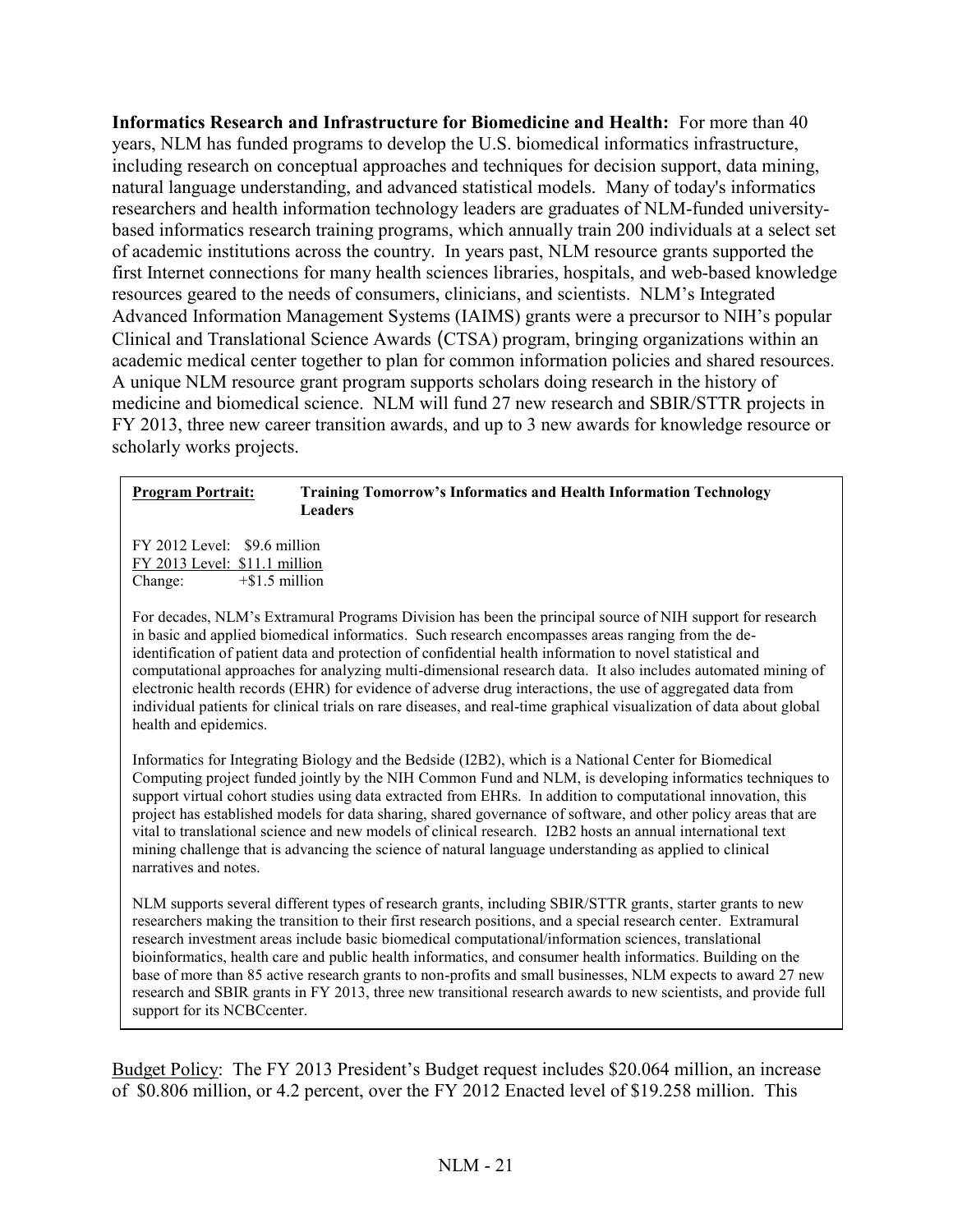program builds the informatics expertise and information resources needed to support biomedical scientists, health care providers, public health administrators, and health services researchers. In FY 2013, NLM will continue extramural support for its research grants and core resource and career transition programs, and for its highly regarded university-based training program.

**Informatics Research:** NLM informatics research grants have supported pioneering research and development in computational intelligence in medicine, clinical decision support, protection of privacy in electronic medical records, secondary use of routine clinical data for research purposes, regional health data integration, health applications of advanced telecommunications networks, automated bio-surveillance, and information management in disasters. These programs advance the science of biomedical informatics, which is the intersection of computer, information and engineering sciences with medicine, public health, and biological/behavioral sciences. Biomedical informatics research is fundamental to the sophisticated systems in which data from biological research and health care are stored, managed, and displayed. In recent years, NLM-funded researchers have demonstrated cost savings and other efficiencies related to their informatics research. As noted above, one research group showed how using natural language processing for phenotyping could reduce costs by magnitude factor of 100 as compared to conventional methods for clinical or research databases. Another developed a technique for running gene-gene interaction searches that was an order of magnitude faster and 25 times cheaper than current methods. NLM grant programs support both basic and applied research ranging from major research collaborations to small business innovation research. Investigatorinitiated projects are funded as are projects from focused requests in target areas important to NLM's mission. In FY 2011, NLM issued 28 new research awards to organizations, including small businesses. Among the newly funded research awards made with appropriated funds are projects on scanning electronic health records for gene-disease associations, intelligent display of health data, delivering geospatial intelligence to clinicians, secure sharing of clinical history and genetic data, speech-therapy robotics, and new statistical methods for disease prediction and for network analysis of cell signaling.

Budget Policy: The FY 2013 President's Budget request is \$31.401 million, an increase of \$0.430 million, or 1.4 percent, from the FY 2012 Enacted level of \$30.971 million. Informatics research is fundamental to the sophisticated systems in which research and health data are stored, managed, and displayed. NLM plans to continue to strengthen its RPG portfolio by issuing an RFA in an advanced informatics focus area such as natural language understanding or intelligent systems that support health decisions and by participating in selected multi-IC initiatives on topics of interest to NLM, such as health literacy, genome and the environment, and pharmacovigilance. NLM will continue to accept investigator-initiated grants through NIH parent-grant announcements as well as applications submitted to its own funding announcements. In FY 2013, NLM will support early stage and new investigators on RPG awards at success rates comparable to those of established investigators submitting new RPG applications.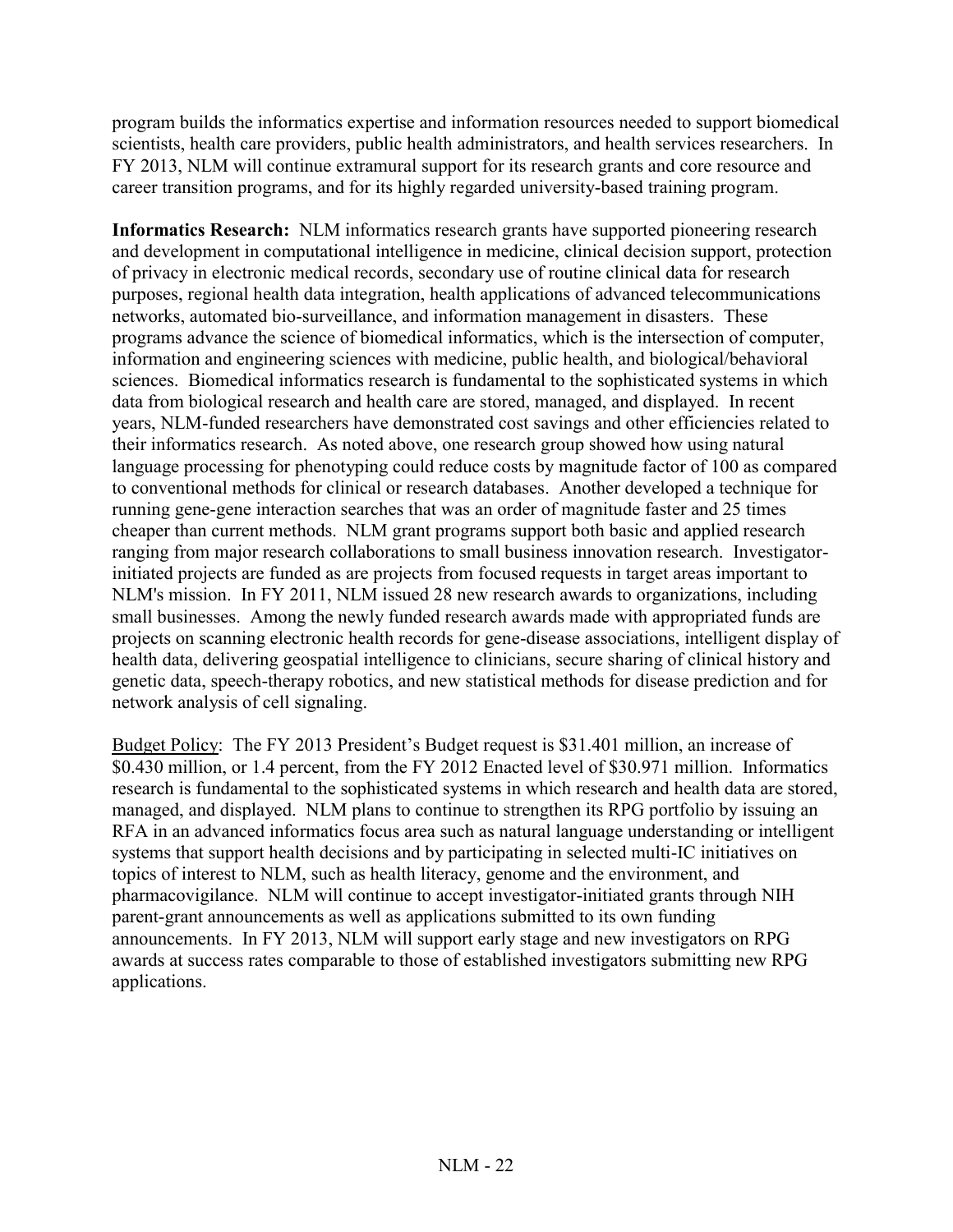# **RESEARCH MANAGEMENT AND SUPPORT**

Research Management and Support (RMS) activities provide administrative, budgetary, logistical, and scientific support for basic library services, intramural research programs, and the review, award, and monitoring of research grants and training awards. RMS functions also include strategic planning, coordination, and evaluation of NLM's programs, regulatory compliance, policy development, international coordination and liaison with other Federal agencies, Congress, and the public. Included within this activity are: the Director and his immediate staff, the Office of Extramural Programs, the Office of Administrative Management, the Office of Health Information Programs Development, and the Office of Communications and Public Liaison.

Budget Policy: The FY 2013 President's Budget request is \$14.255 million, the same as the FY 2012 Enacted level. The focus of RMS will continue to be the coordination of NLM's activities and policies and the development and administration of NLM's grant activities.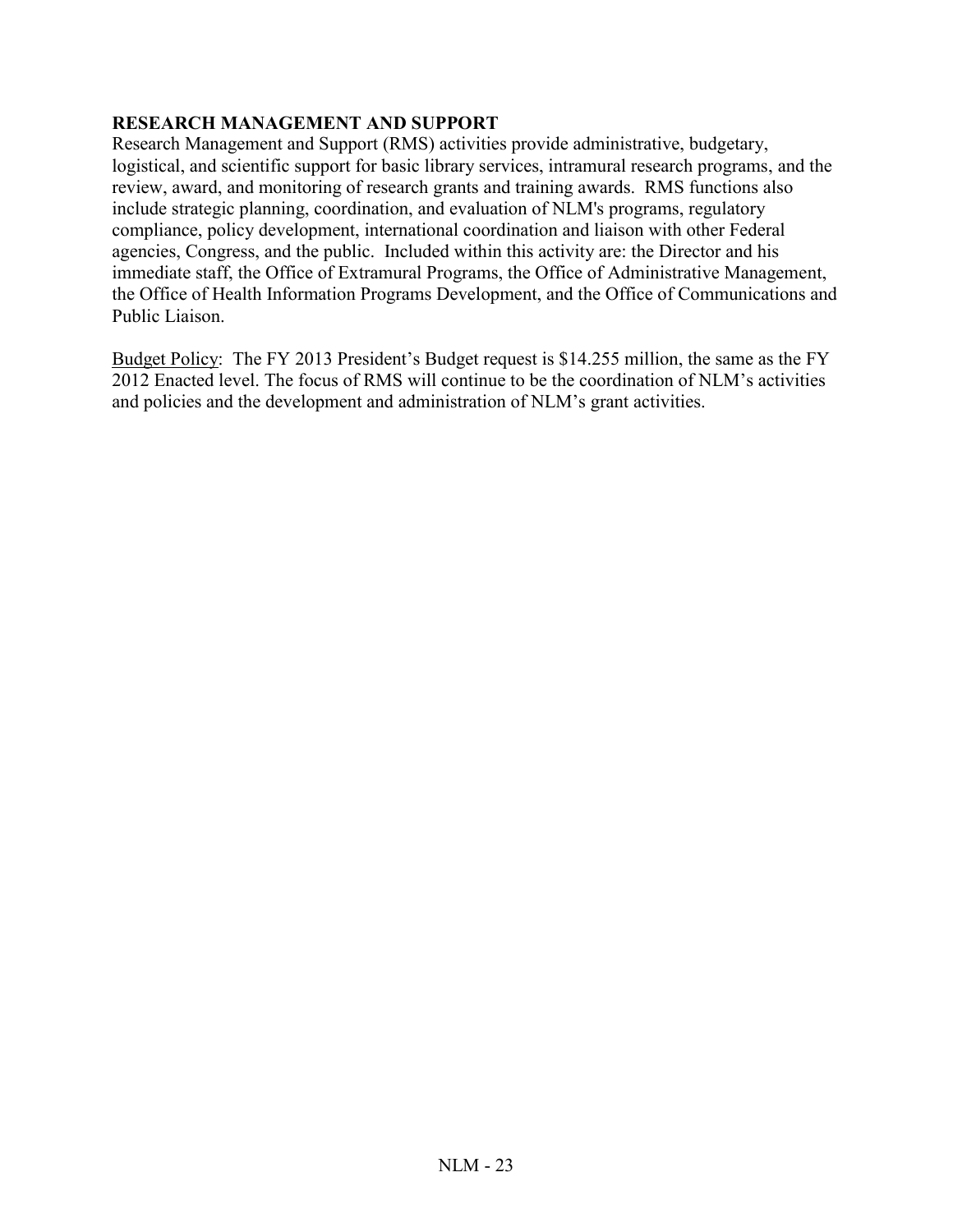#### **Budget Authority by Object** (Dollars in Thousands)

**FY 2012 FY 2013 Increase or Enacted PB Decrease** Total compensable workyears: Full-time employment (8) 804 796 (8) Full-time equivalent of overtime and holiday hours 3 3 0 Average ES salary (*in dollars*) \$168 \$168 \$168 \$168 \$0 Average GM/GS grade  $11.1$   $11.1$   $0.0$ Average GM/GS salary (*in dollars*)  $\begin{array}{c}887 \\ \end{array}$  \$87 \$87 Average salary, grade established by act of July 1, 1944 (42 U.S.C. 207) *(in dollars)* \$85 \$85 \$95 \$85 \$0 Average salary of ungraded positions (*in dollars*) 126 126 126 126 **FY 2012 FY 2013 Increase or OBJECT CLASSES Enacted PB Decrease** Personnel Compensation: 11.1 Full-time permanent (\$43,776 \$43,438 (\$338) 11.3 Other than full-time permanent (88) 31,674 31,586 (88) 11.5 Other personnel compensation 1,865 1,863 1,863 (2) 11.7 Military personnel 11.7 Military personnel 11.7 Military personnel 1 11.8 Special personnel services payments 1,827 1,821 1,821 (6) **Total, Personnel Compensation \$79,226 \$78,793 (\$433)** 12.0 Personnel benefits \$21,513 \$21,394 (\$119) 12.2 Military personnel benefits 37 37 37 0 13.0 Benefits for former personnel 0 0 0 **Subtotal, Pay Costs \$100,776 \$100,224 (\$552)** 21.0 Travel and transportation of persons  $$1,275$   $$1,135$  (\$140) 22.0 Transportation of things 180 180 0 23.1 Rental payments to GSA 0 0 0 23.2 Rental payments to others 202 202 202 0 23.3 Communications, utilities and miscellaneous charges  $1,134$   $1,134$   $0$ 24.0 Printing and reproduction 619 619 619 619 619 619 25.1 Consulting services 25.1 Consulting services 25.1 Consulting services 25.1 Consulting services 25.462 0 25.2 Other services 46,682 51,377 4,695 25.3 Purchase of goods and services from government accounts 67,087 72,838 5,751 25.4 Operation and maintenance of facilities  $5,542$  5,542 5,542 25.5 Research and development contracts 5,817 2,438 (3,379) 25.6 Medical care 0 0 0 25.7 Operation and maintenance of equipment  $11,760$   $11,760$  0 25.8 Subsistence and support of persons 0 0 0 **25.0 Subtotal, Other Contractual Services \$196,350 \$203,417 \$7,067** 26.0 Supplies and materials \$1,307 \$1,307 \$0 31.0 Equipment 0 0 0 19,115 19,115 19,115 0 32.0 Land and structures 0 0 0 33.0 Investments and loans  $\begin{bmatrix} 0 & 0 \\ 0 & 0 \end{bmatrix}$   $\begin{bmatrix} 0 & 0 \\ 0 & 0 \end{bmatrix}$   $\begin{bmatrix} 0 & 0 \\ 0 & 0 \end{bmatrix}$ 41.0 Grants, subsidies and contributions  $44,084$   $45,317$   $1,233$ 42.0 Insurance claims and indemnities 0 0 0 43.0 Interest and dividends 0 1 1 0 0 1 0 0 1 0 0 1 0 0 1 0 0 1 0 0 0 1 0 0 1 0 0 0 1 0 0 0 1 0 0 1 0 1 0 0 1 0 1 0 0 1 0 1 0 1 0 1 0 1 0 1 0 1 0 1 0 1 0 1 0 1 0 1 0 1 0 1 0 1 0 1 0 1 0 1 0 1 0 1 0 1 0 1 0 1 0 1 0 1 0 1 0 44.0 Refunds 0 0 0 **Subtotal, Non-Pay Costs \$264,267 \$272,427 Total Budget Authority by Object \$365,043 \$372,651 \$7,608** Includes FTEs which are reimbursed from the NIH Common Fund.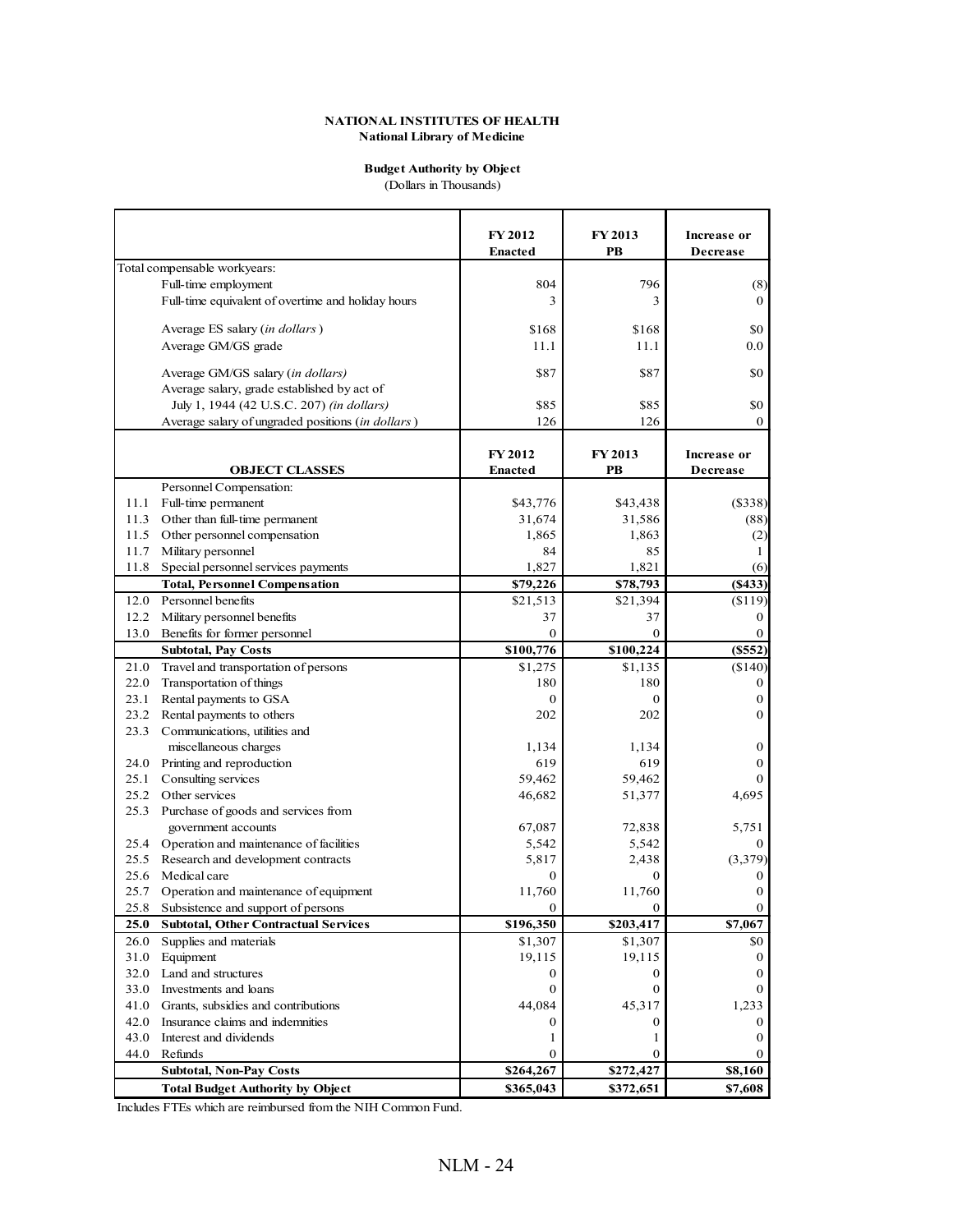# **Salaries and Expenses (Dollars in Thousands)**

|                                                | FY 2012        | FY 2013          | <b>Increase or</b> |
|------------------------------------------------|----------------|------------------|--------------------|
| <b>OBJECT CLASSES</b>                          | <b>Enacted</b> | <b>PB</b>        | <b>Decrease</b>    |
| <b>Personnel Compensation:</b>                 |                |                  |                    |
| Full-time permanent (11.1)                     | \$43,776       | \$43,438         | (\$338)            |
| Other than full-time permanent (11.3)          | 31,674         | 31,586           | (88)               |
| Other personnel compensation (11.5)            | 1,865          | 1,863            | (2)                |
| Military personnel (11.7)                      | 84             | 85               |                    |
| Special personnel services payments (11.8)     | 1,827          | 1,821            | (6)                |
| <b>Total Personnel Compensation (11.9)</b>     | \$79,226       | \$78,793         | (S433)             |
| Civilian personnel benefits (12.1)             | \$21,513       | \$21,394         | \$119              |
| Military personnel benefits (12.2)             | 37             | 37               | $\theta$           |
| Benefits to former personnel (13.0)            | $\theta$       | 0                |                    |
| <b>Subtotal, Pay Costs</b>                     | \$100,776      | \$100,224        | (S552)             |
| Travel $(21.0)$                                | \$1,275        | \$1,135          | (\$140)            |
| Transportation of things (22.0)                | 180            | 180              | $\theta$           |
| Rental payments to others (23.2)               | 202            | 202              | $\theta$           |
| Communications, utilities and                  |                |                  |                    |
| miscellaneous charges (23.3)                   | 1,134          | 1,134            | $\mathbf{0}$       |
| Printing and reproduction (24.0)               | 619            | 619              | $\Omega$           |
| <b>Other Contractual Services:</b>             |                |                  |                    |
| Advisory and assistance services (25.1)        | 59,462         | 59,462           | $\theta$           |
| Other services (25.2)                          | 46,682         | 51,377           | 4,695              |
| Purchases from government accounts (25.3)      | 54,812         | 57,181           | 2,369              |
| Operation and maintenance of facilities (25.4) | 5,542          | 5,542            |                    |
| Operation and maintenance of equipment (25.7)  | 11,760         | 11,760           |                    |
| Subsistence and support of persons (25.8)      | $\theta$       | $\boldsymbol{0}$ |                    |
| <b>Subtotal Other Contractual Services</b>     | \$178,258      | \$185,322        | \$7,064            |
| Supplies and materials (26.0)                  | \$1,307        | \$1,307          | \$0                |
| <b>Subtotal, Non-Pay Costs</b>                 | \$182,975      | \$189,899        | \$6,924            |
| <b>Total, Administrative Costs</b>             | \$283,751      | \$290,123        | \$6,372            |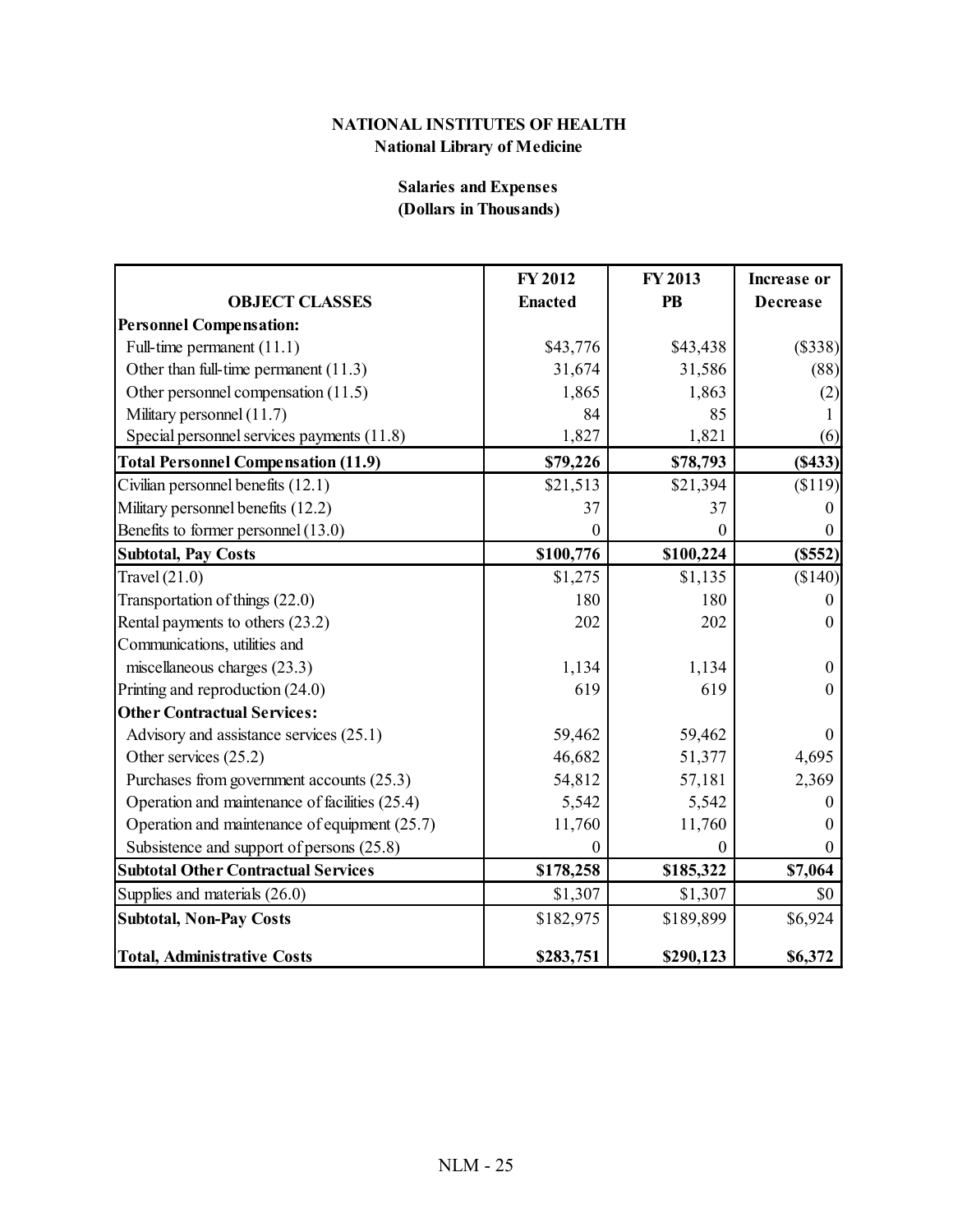#### **Details of Full-Time Equivalent Employment (FTEs)**

|                                                              |                         | FY 2012<br>FY 2011 |                  | FY 2013          |                  |                  |                  |                  |                  |
|--------------------------------------------------------------|-------------------------|--------------------|------------------|------------------|------------------|------------------|------------------|------------------|------------------|
|                                                              |                         | Actual             |                  |                  | Enacted          |                  |                  | PB               |                  |
| <b>OFFICE/DIVISION</b>                                       | Civilian                | Military           | <b>Total</b>     | Civilian         | Military         | <b>Total</b>     | Civilian         | Military         | <b>Total</b>     |
| Division of Library Operations                               |                         |                    |                  |                  |                  |                  |                  |                  |                  |
| Direct:                                                      | 320                     | $\boldsymbol{0}$   | 320              | 320              | $\mathbf{0}$     | 320              | 318              | $\boldsymbol{0}$ | 318              |
| Reimbursable:                                                | $\mathbf{0}$            | $\boldsymbol{0}$   | $\theta$         | $\theta$         | $\mathbf{0}$     | $\mathbf{0}$     | $\mathbf 0$      | $\mathbf{0}$     | $\mathbf{0}$     |
| Total:                                                       | 320                     | $\boldsymbol{0}$   | 320              | 320              | $\mathbf{0}$     | 320              | 318              | $\boldsymbol{0}$ | 318              |
| Lister Hill National Center for Biomedical Communications    |                         |                    |                  |                  |                  |                  |                  |                  |                  |
| Direct:                                                      | 66                      | $\boldsymbol{0}$   | 66               | 66               | $\boldsymbol{0}$ | 66               | 64               | $\boldsymbol{0}$ | 64               |
| Reimbursable:                                                | $\boldsymbol{0}$        | $\boldsymbol{0}$   | $\boldsymbol{0}$ | $\mathbf{0}$     | $\mathbf{0}$     | $\mathbf{0}$     | $\overline{0}$   | $\mathbf{0}$     | $\mathbf{0}$     |
| Total:                                                       | 66                      | $\boldsymbol{0}$   | 66               | 66               | $\mathbf{0}$     | 66               | 64               | $\mathbf{0}$     | 64               |
| National Center for Biotechnology Information                |                         |                    |                  |                  |                  |                  |                  |                  |                  |
| Direct:                                                      | 162                     | 1                  | 163              | 162              | 1                | 163              | 160              | 1                | 161              |
| Reimbursable:                                                | 114                     | $\boldsymbol{0}$   | 114              | 114              | $\boldsymbol{0}$ | 114              | 114              | $\boldsymbol{0}$ | 114              |
| Total:                                                       | 276                     | 1                  | 277              | 276              | 1                | 277              | 274              | 1                | 275              |
| Division of Specialized Information Services                 |                         |                    |                  |                  |                  |                  |                  |                  |                  |
| Direct:                                                      | 42                      | $\boldsymbol{0}$   | 42               | 42               | $\boldsymbol{0}$ | 42               | 40               | $\boldsymbol{0}$ | 40               |
| Reimbursable:                                                | $\mathbf{0}$            | $\mathbf{0}$       | $\mathbf{0}$     | $\mathbf{0}$     | $\mathbf{0}$     | $\mathbf{0}$     | $\mathbf{0}$     | $\mathbf{0}$     | $\bf{0}$         |
| Total:                                                       | 42                      | $\boldsymbol{0}$   | 42               | 42               | $\mathbf{0}$     | 42               | 40               | $\mathbf{0}$     | 40               |
| Office of the Director/Administration                        |                         |                    |                  |                  |                  |                  |                  |                  |                  |
| Direct:                                                      | 83                      | $\boldsymbol{0}$   | 83               | 83               | $\boldsymbol{0}$ | 83               | 83               | $\boldsymbol{0}$ | 83               |
| Reimbursable:                                                | $\mathbf{0}$            | $\boldsymbol{0}$   | $\boldsymbol{0}$ | $\mathbf{0}$     | $\boldsymbol{0}$ | $\boldsymbol{0}$ | $\mathbf{0}$     | $\boldsymbol{0}$ | $\boldsymbol{0}$ |
| Total:                                                       | 83                      | $\mathbf{0}$       | 83               | 83               | $\theta$         | 83               | 83               | $\theta$         | 83               |
| Division of Extramural Programs                              |                         |                    |                  |                  |                  |                  |                  |                  |                  |
| Direct:                                                      | 16                      | $\boldsymbol{0}$   | 16               | 16               | $\boldsymbol{0}$ | 16               | 16               | $\boldsymbol{0}$ | 16               |
| Reimbursable:                                                | $\mathbf{0}$            | $\boldsymbol{0}$   | $\mathbf{0}$     | $\mathbf{0}$     | $\boldsymbol{0}$ | $\mathbf{0}$     | $\mathbf{0}$     | $\mathbf{0}$     | $\boldsymbol{0}$ |
| Total:                                                       | 16                      | $\boldsymbol{0}$   | 16               | 16               | $\mathbf{0}$     | 16               | 16               | $\mathbf{0}$     | 16               |
| Total                                                        | 803                     |                    | 804              | 803              |                  | 804              | 795              |                  | 796              |
| Includes FTEs which are reimbursed from the NIH Common Fund. |                         |                    |                  |                  |                  |                  |                  |                  |                  |
| FTEs supported by funds from Cooperative Research and        |                         |                    |                  |                  |                  |                  |                  |                  |                  |
| Development Agreements                                       | $\bf{0}$                | $\boldsymbol{0}$   | $\boldsymbol{0}$ | $\boldsymbol{0}$ | $\boldsymbol{0}$ | $\boldsymbol{0}$ | $\boldsymbol{0}$ | $\boldsymbol{0}$ | $\mathbf{0}$     |
|                                                              |                         |                    |                  |                  |                  |                  |                  |                  |                  |
| <b>FISCAL YEAR</b>                                           | <b>Average GS Grade</b> |                    |                  |                  |                  |                  |                  |                  |                  |
| 2009                                                         |                         |                    |                  |                  | 10.9             |                  |                  |                  |                  |
| 2010                                                         |                         |                    |                  |                  | 11.1             |                  |                  |                  |                  |
| 2011                                                         | 11.1                    |                    |                  |                  |                  |                  |                  |                  |                  |
| 2012                                                         |                         |                    |                  |                  | 11.1             |                  |                  |                  |                  |
| 2013                                                         | 11.1                    |                    |                  |                  |                  |                  |                  |                  |                  |